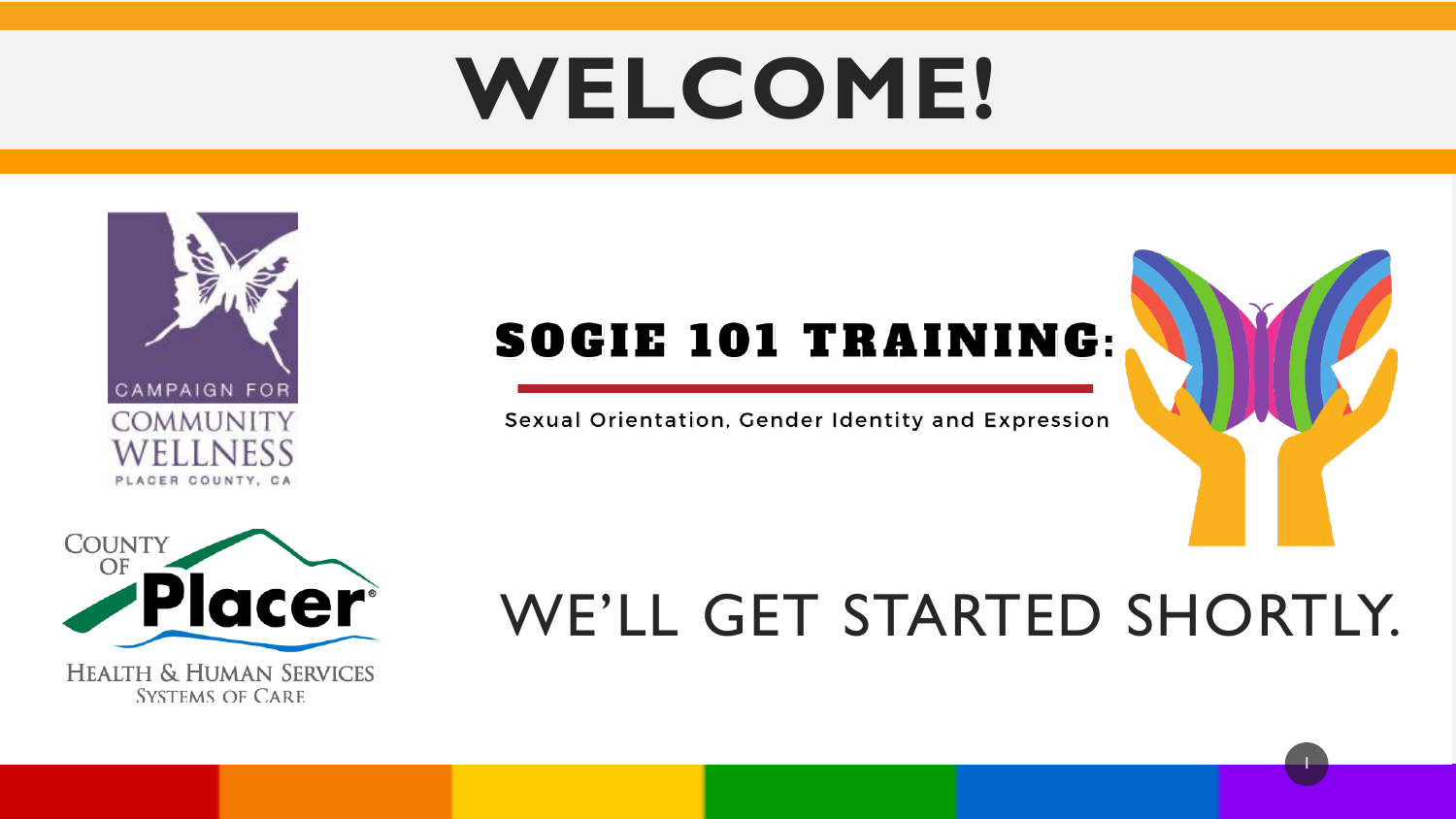#### HOUSEKEEPING REMINDERS

**Participants will be muted during presentations.** 

**To join the discussion, please select the Q&A icon from your toolbar.** You can submit a question or comment at any time, and we will get to as many as possible during the Q&A portion of today's program.

**Closed captioning and Spanish interpretation are available**. To enable subtitles, select the "CC" icon from your toolbar. Spanish interpretation can be enabled by selecting the "Interpretation" icon.

2

**This presentation is being recorded, and training materials will be made available.**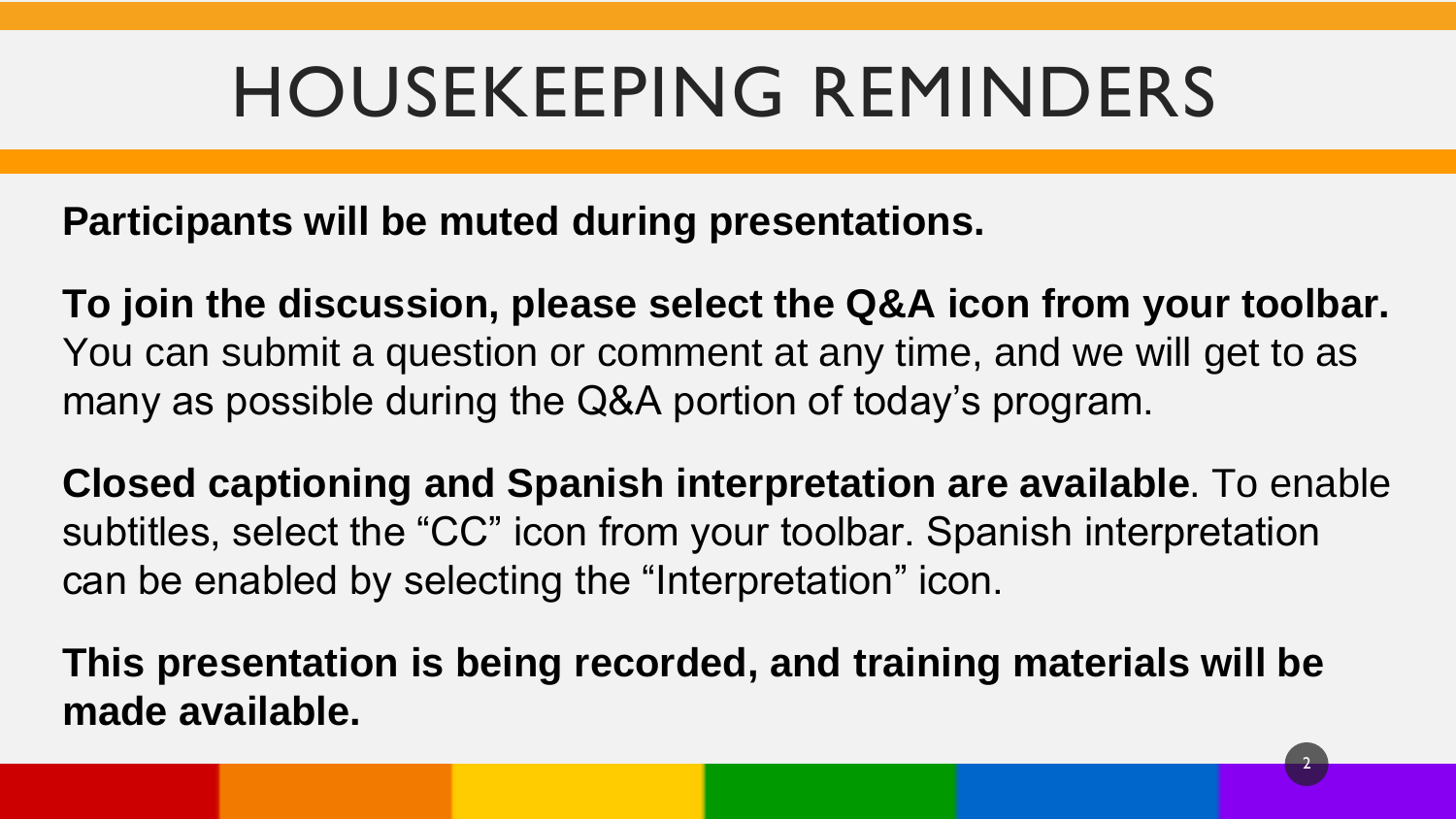#### AGENDA

3

- **I. Welcome**
- **II. SOGIE Presentation**
- **III. Panel Discussion**
- **IV. Break (5 minutes)**
- **V. Q&A Discussion**
- **VI. Adjourn**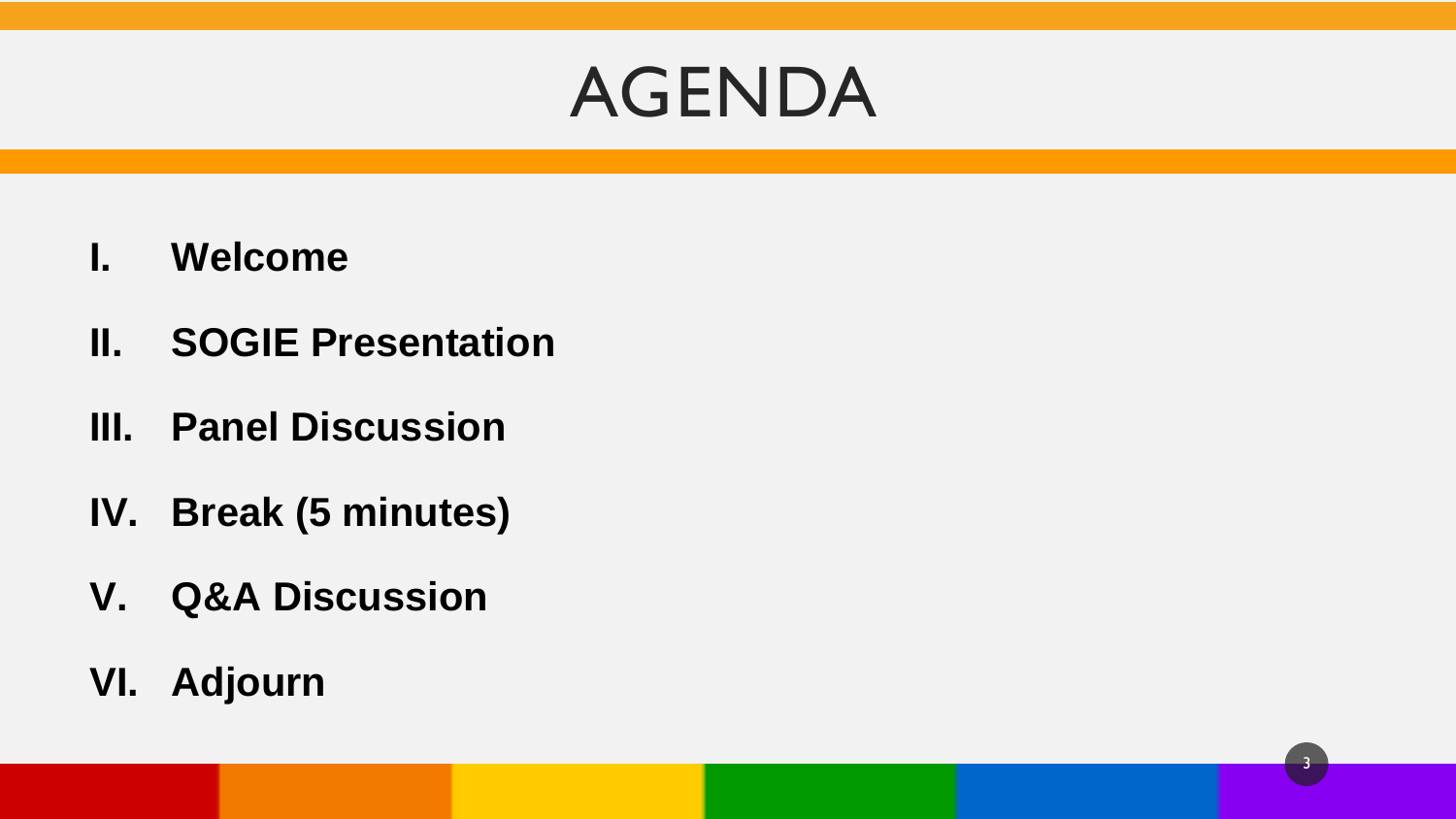# SOGIE

SEXUAL ORIENTATION GENDER IDENTITY & EXPRESSION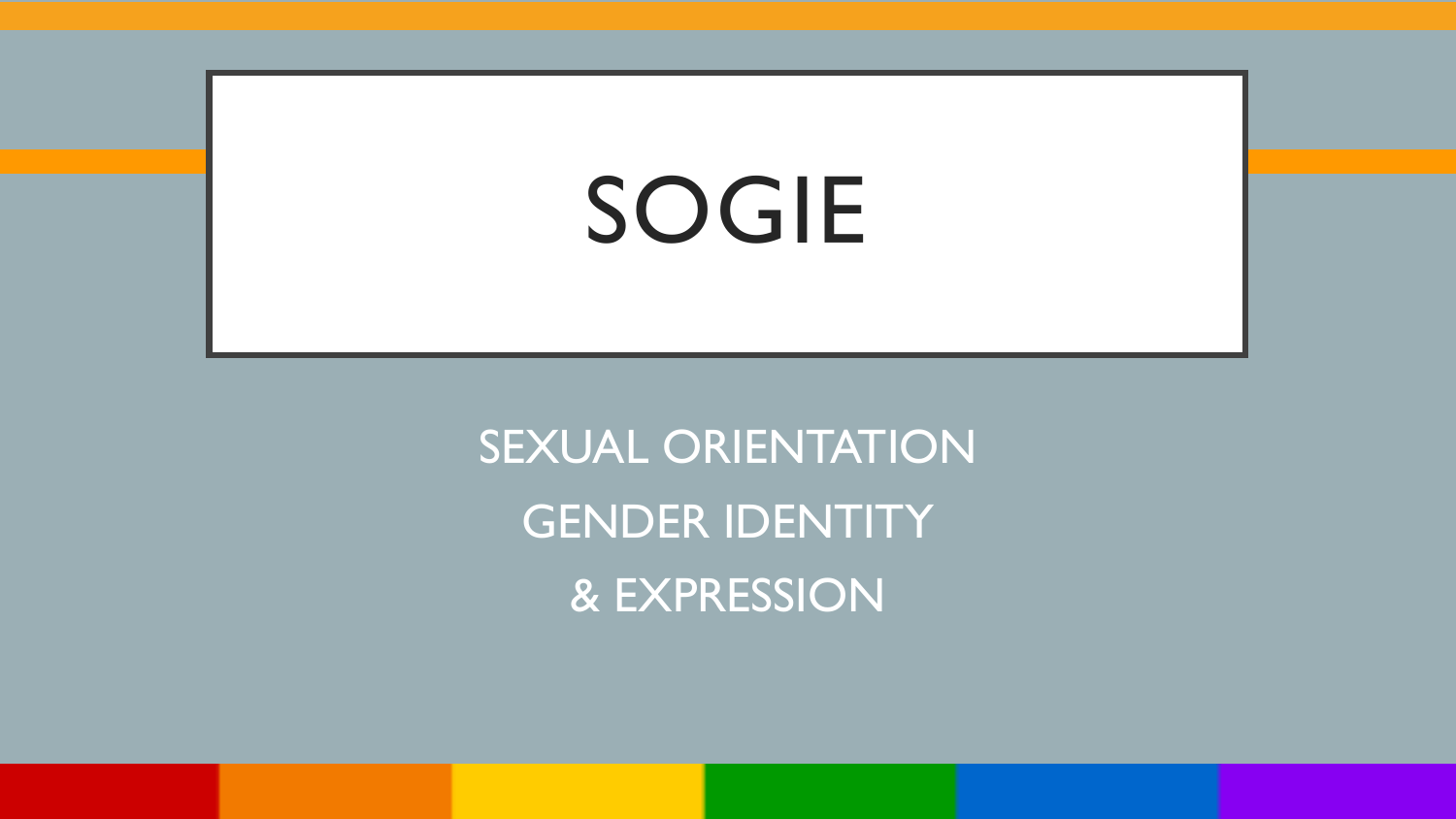#### **Presentation Objectives**

Sex Assigned at Birth Sexual Orientation Gender Identity Gender Expression Gender / Pronouns Support Systems – Mental Health and Suicide Prevention Q & A - Panel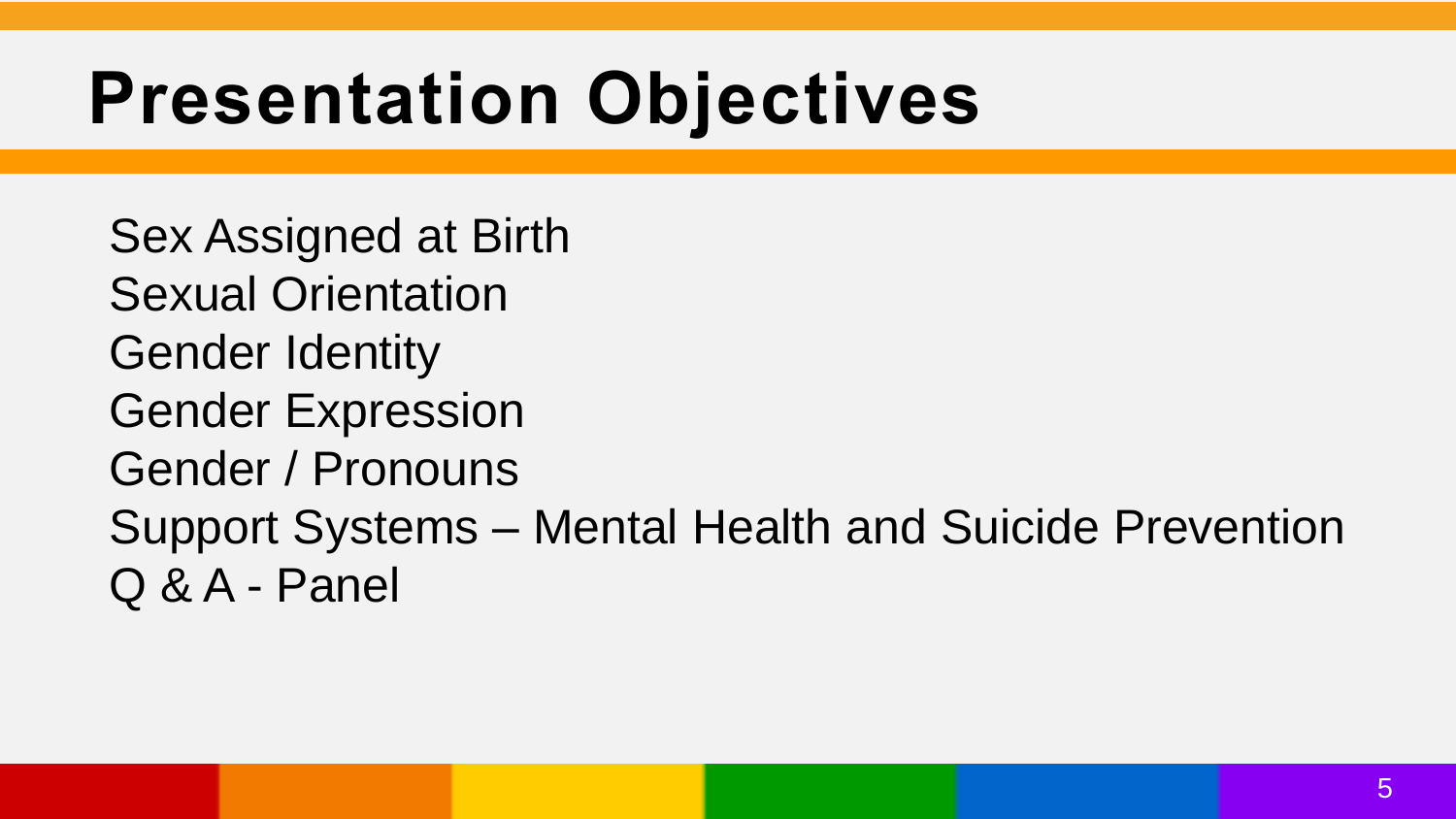#### **COMMON ACRONYM**

- L Lesbian
- G Gay
- B Bisexual
- **T** Transgender
- Q Queer
- $+$   $A-Z$

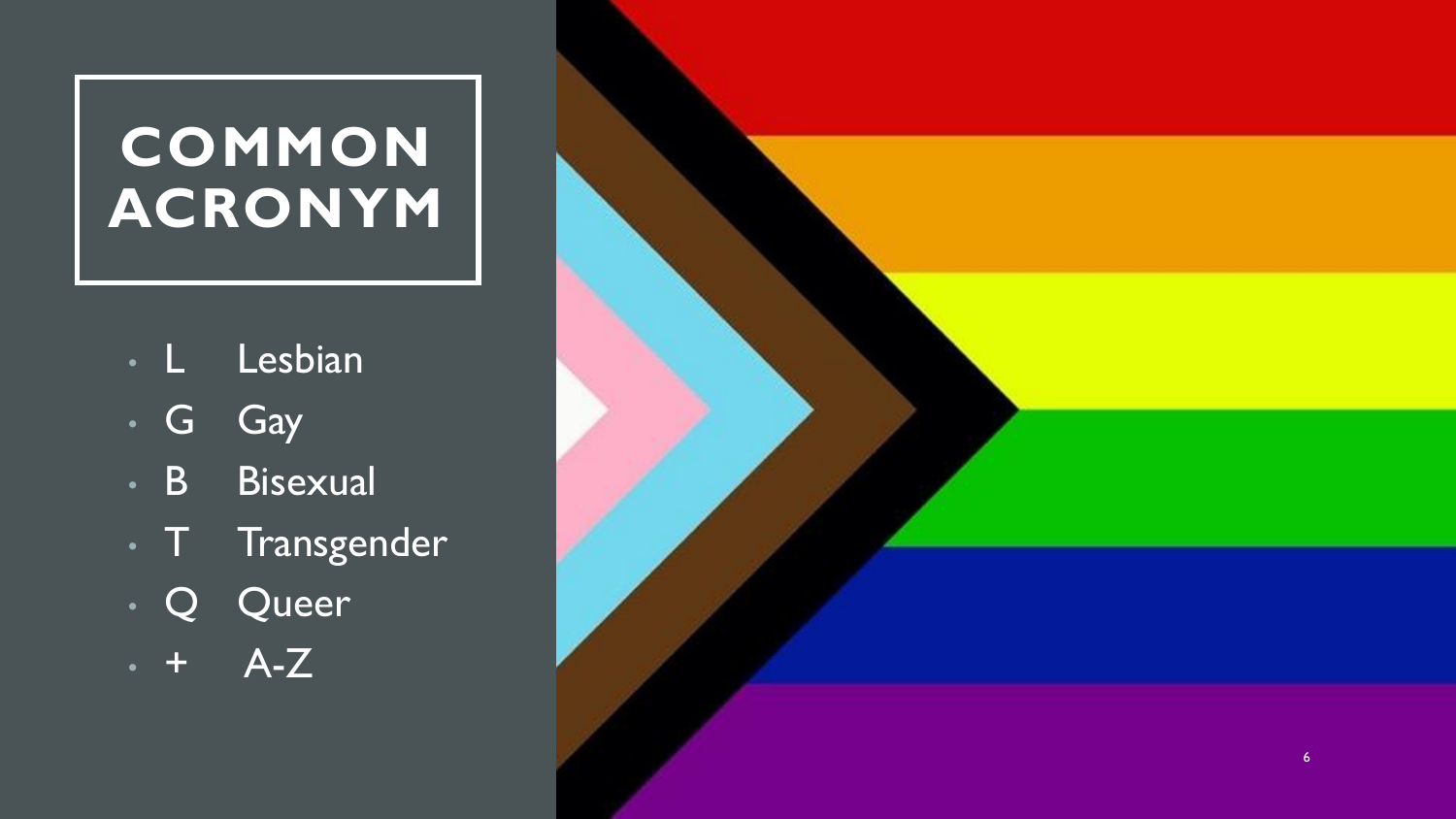## **Alphabet Soup**

- 
- 
- 
- L Lesbian<br>
G Gay<br>
B Bisexual<br>
T Transgender<br>
Q Questioning<br>
I Intersex<br>
P Pansexual<br>
2S Two-Spirit<br>
A Asexual<br>
A Ally<br>
+ Many more
- 
- 
- 
- 
- 
- 
- 
-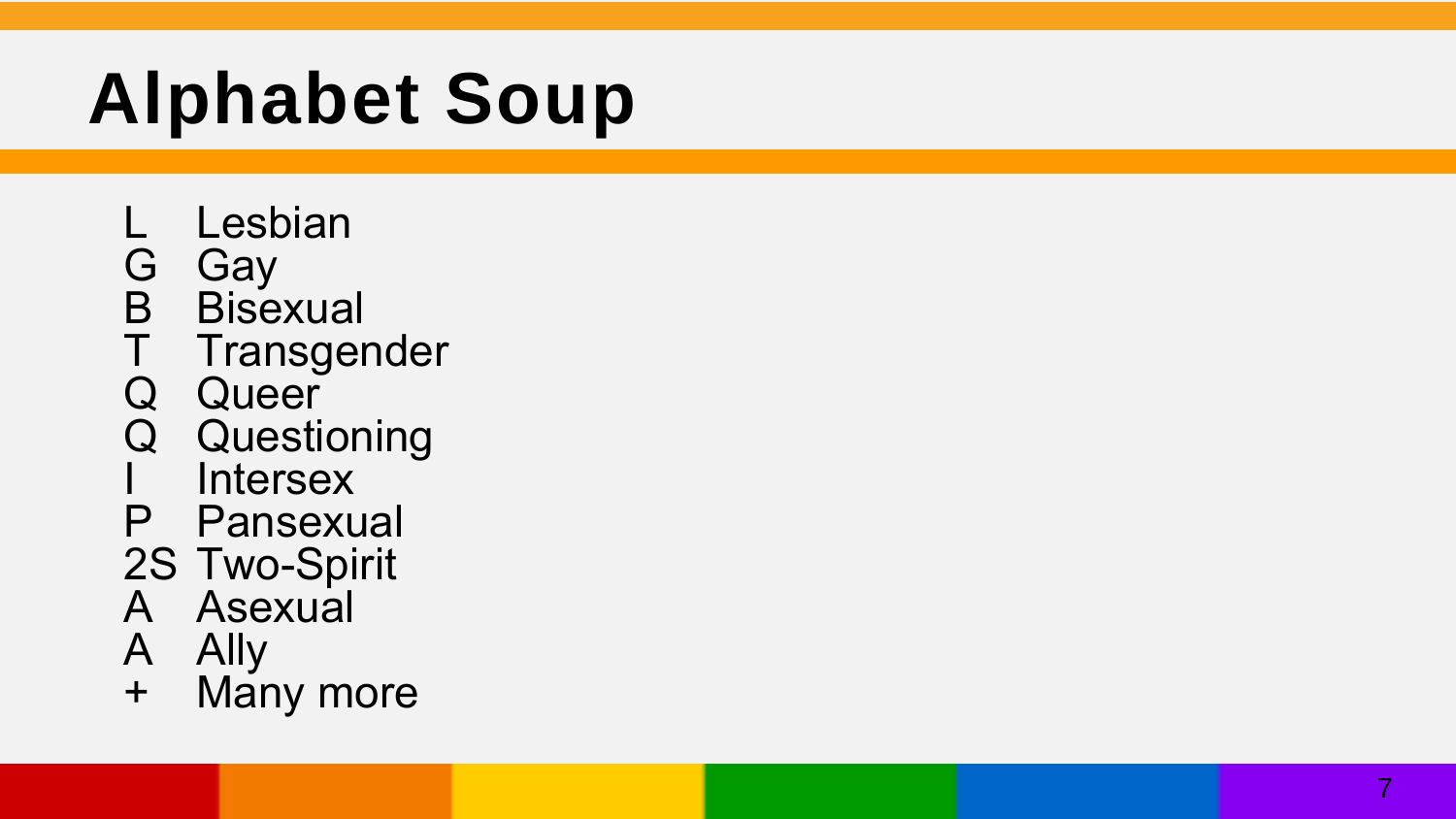#### **SOGIE**

- S Sexual O Orientation G Gender I Identity &
- E Expression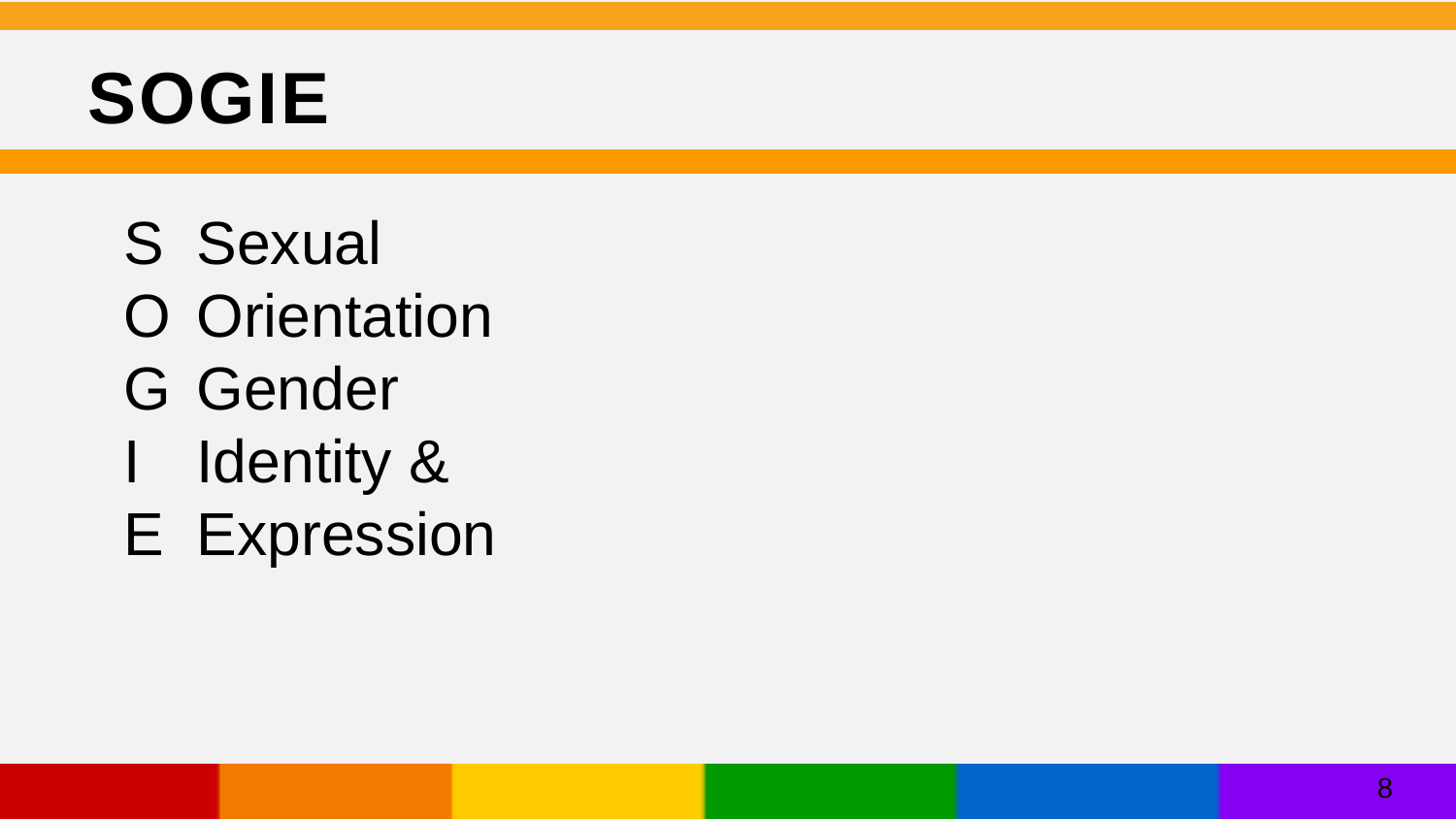#### **What is SOGIE**

The SOGIE acronym was originally used by the United Nations (UNHRC) and was created to honor the fluidity of numerous and ever-expanding identities present in what is colloquially referred to as the LGBTQ+ community.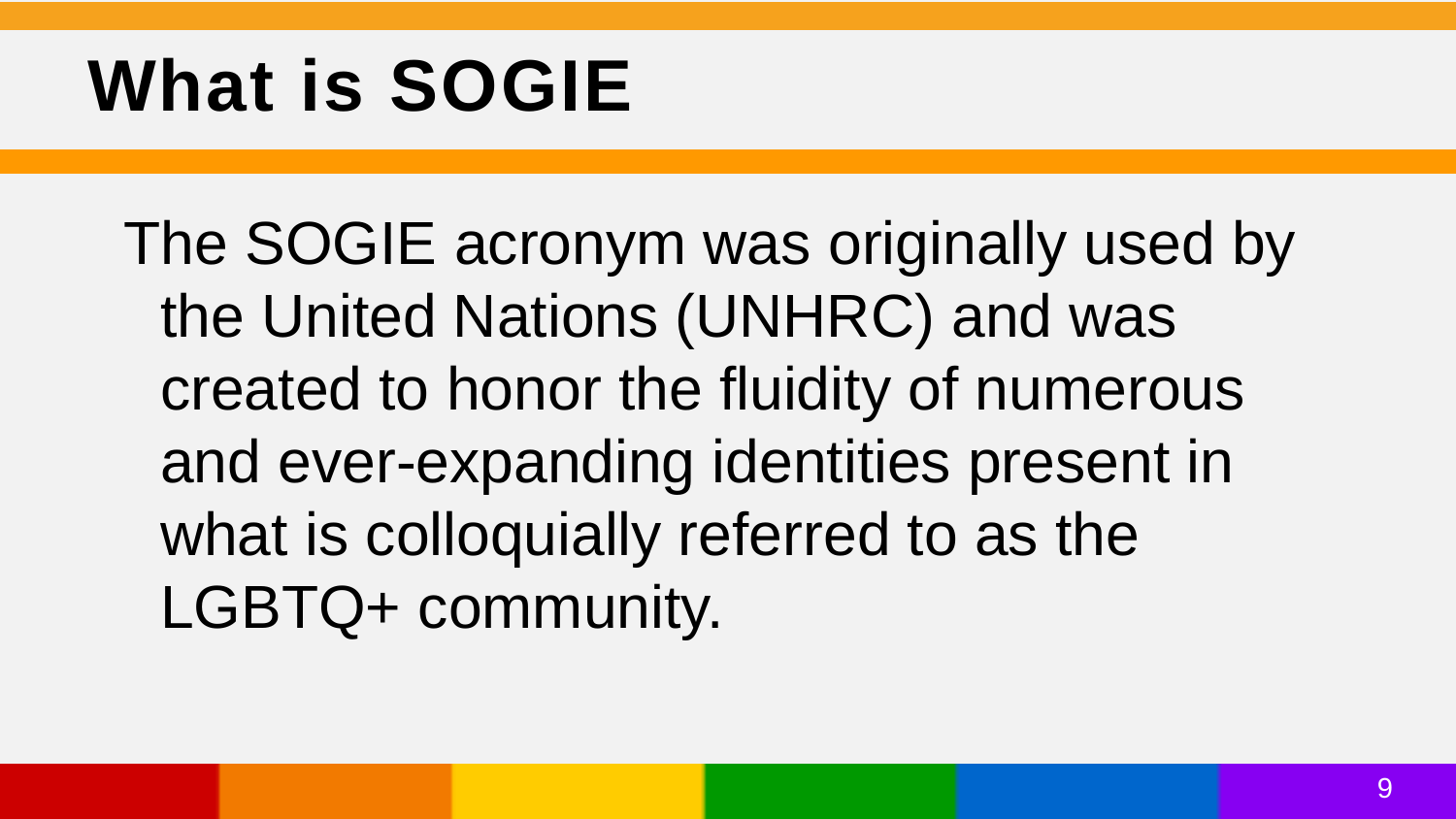#### **Biological Sex/Birth-Assigned Sex**

At birth, people are assigned a biological sex— male, female (or intersex) —based on physical attributes such as reproductive anatomy.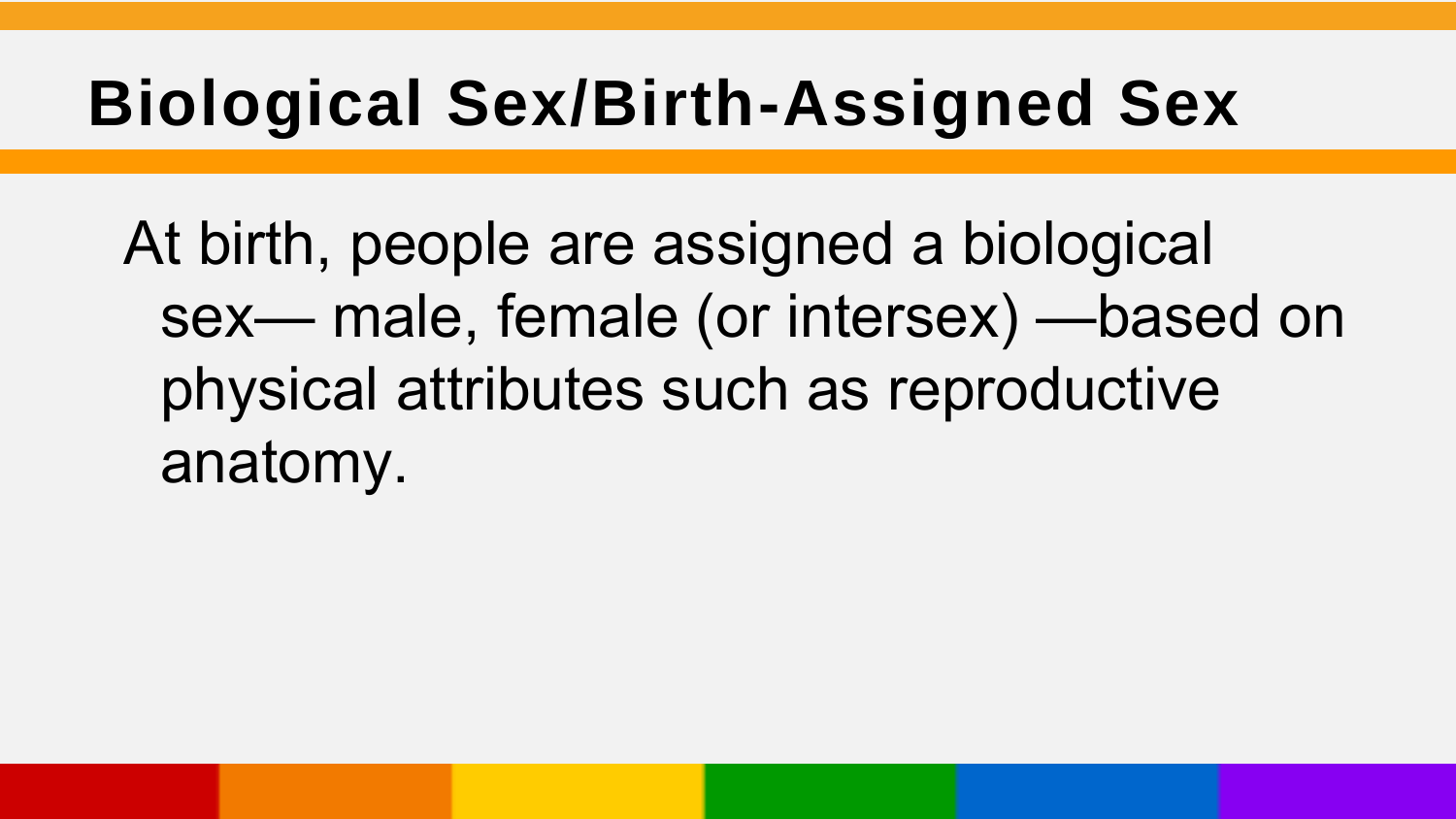## **Biological Sex**

*Sex* refers to a person's anatomy, physical attributes such as external sex organs, sex chromosomes and internal reproductive structures.

For most people, the anatomical indicators of sex line up in a way that is typically understood as male or female.

However, intersex conditions also occur naturally in all species, including humans. *Intersex* refers to a variety of conditions in which an individual is born with reproductive or sexual anatomy that doesn't fit the typical understanding of female or male bodies.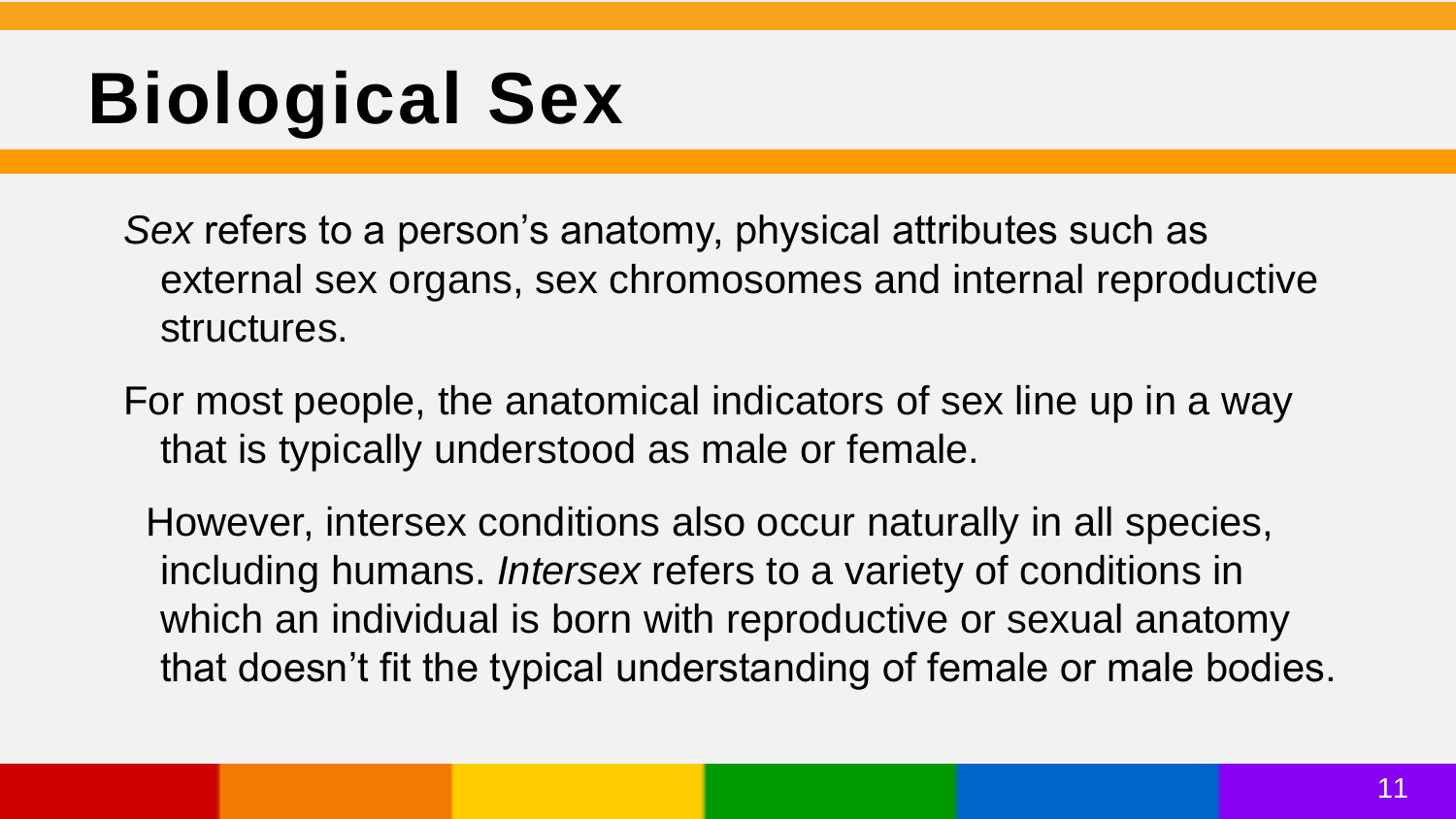### A Binary System

The cultural idea that there are only two distinct and very different genders: female and male.

A significant barrier to creating fully inclusive schools is the presumption that sex, gender and sexual orientation fit neatly into a binary model.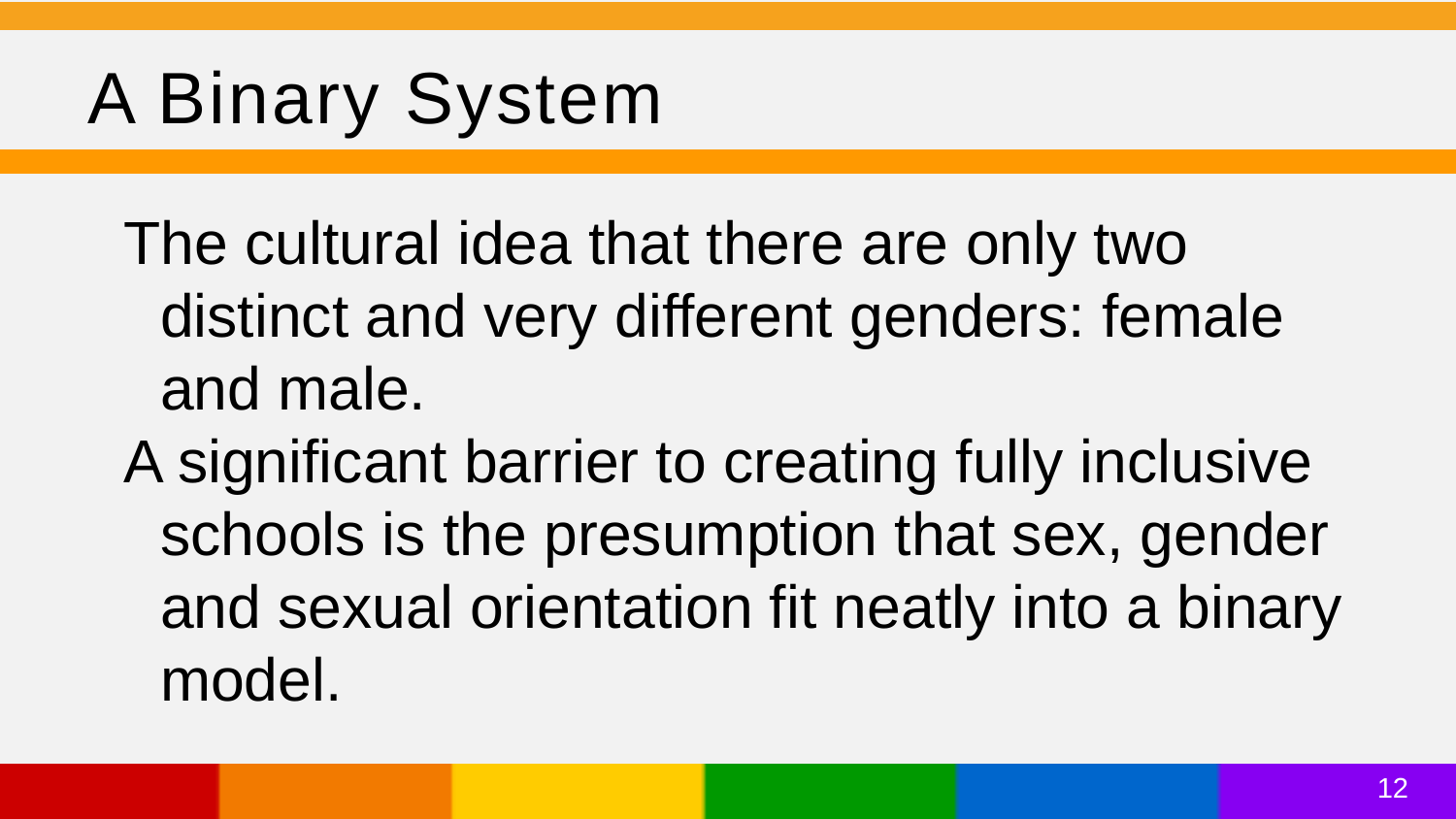## **Non-binary Variations**

In the past three decades, more than 25 genes have been identified that were once believed to be associated solely with male or female biology, but in fact exhibit more complex, non-binary variations. With the advent of new scientific knowledge, it is increasingly evident that biological sex does not fit a binary model. Intersex conditions are increasingly being recognized as naturally occurring variations of human physiology.

mooran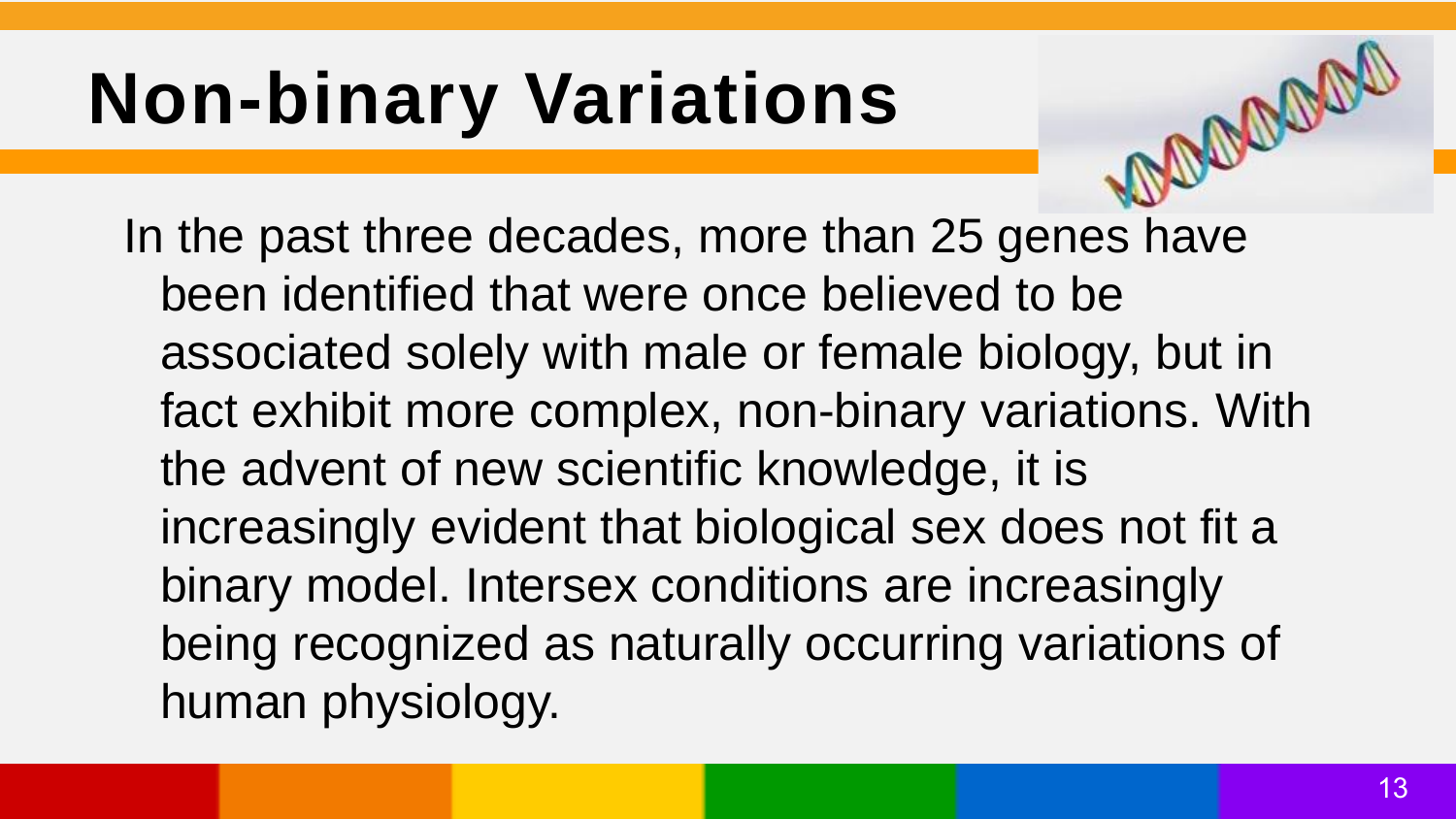# **Assigning Sex**

whether the external genitalia are comprised of a vulva or a penis

whether chromosomes are XX or XY

whether gonads differentiate into ovaries or testes

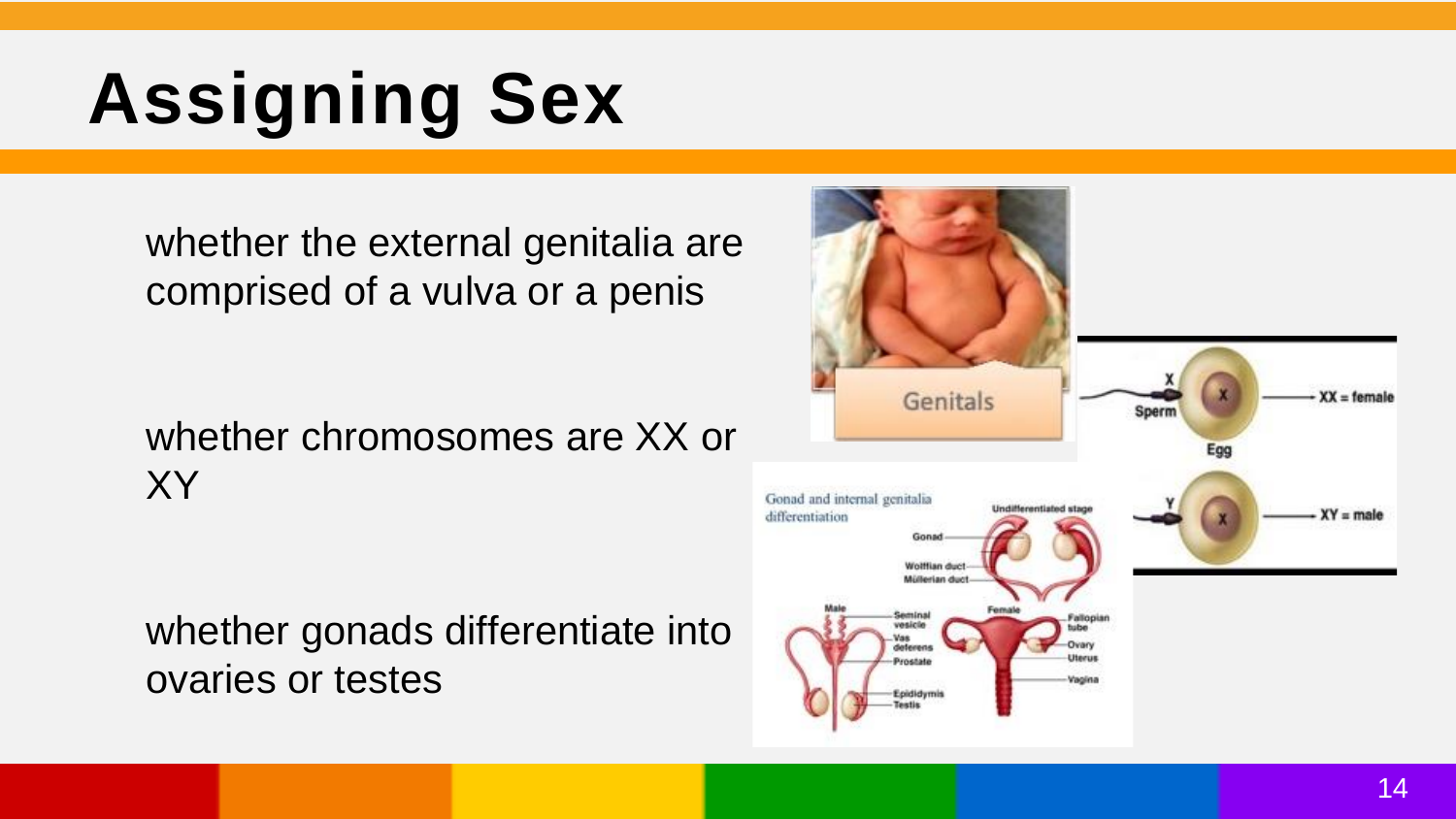## **AFAB, DFAB, ….**

- AFAB Assigned Female At Birth
- FAAB Female Assigned AT Birth
- DFAB Designated Female At Birth
- AMAB Assigned Male At Birth
- MAAB Male Assigned AT Birth
- DMAB Designated Male At Birth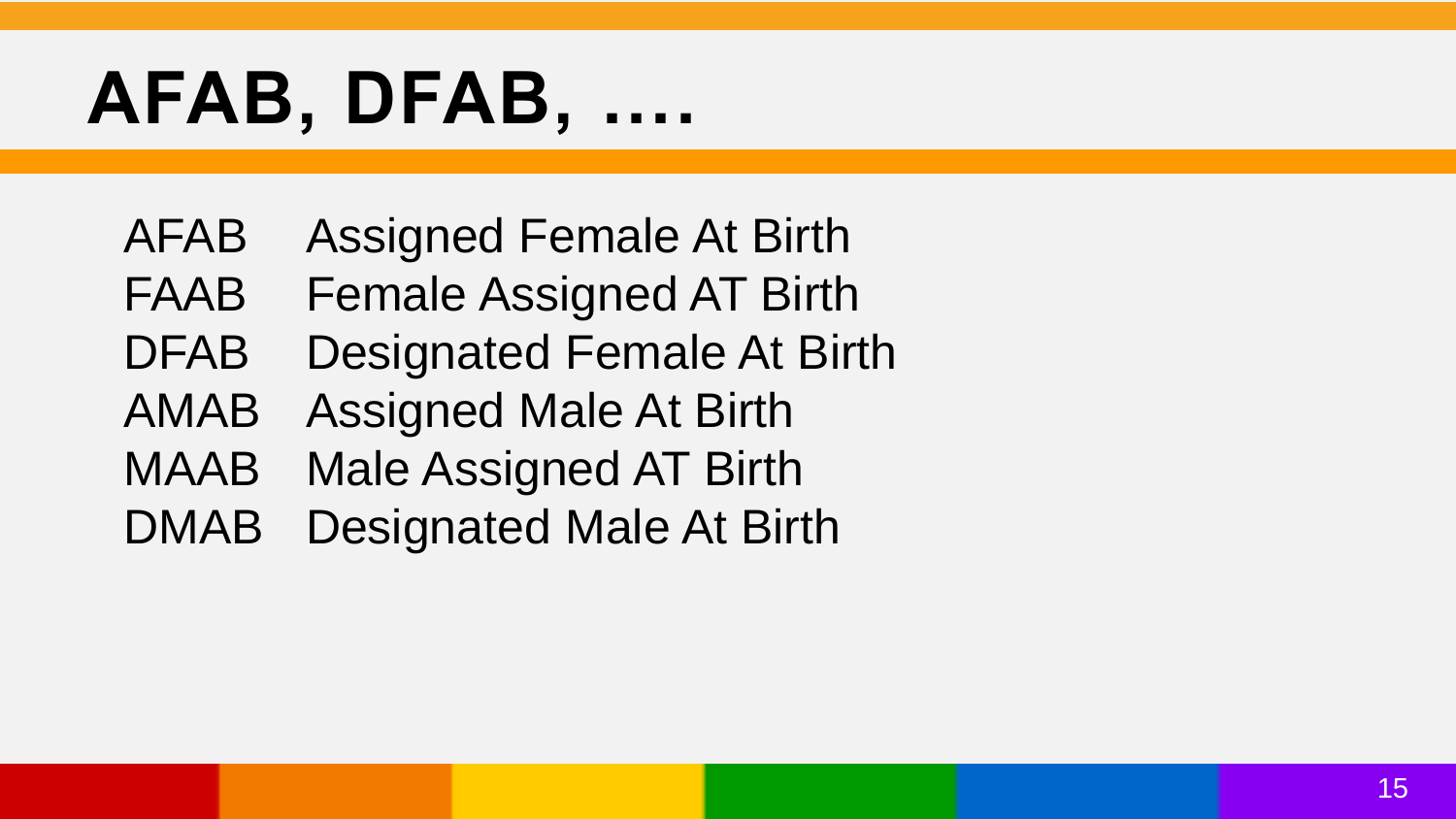## **Gender-Normalizing Surgery**

Momentum is growing to end what was once a standard practice of "gender-normalizing surgery" performed on intersex infants with ambiguous genitalia.

In 2013, the United Nations condemned the use of this unnecessary surgery on infants, putting it in the same category as involuntary sterilization, unethical experimentation or reparative therapy when enforced or administered without the free and informed consent of the person receiving the surgery.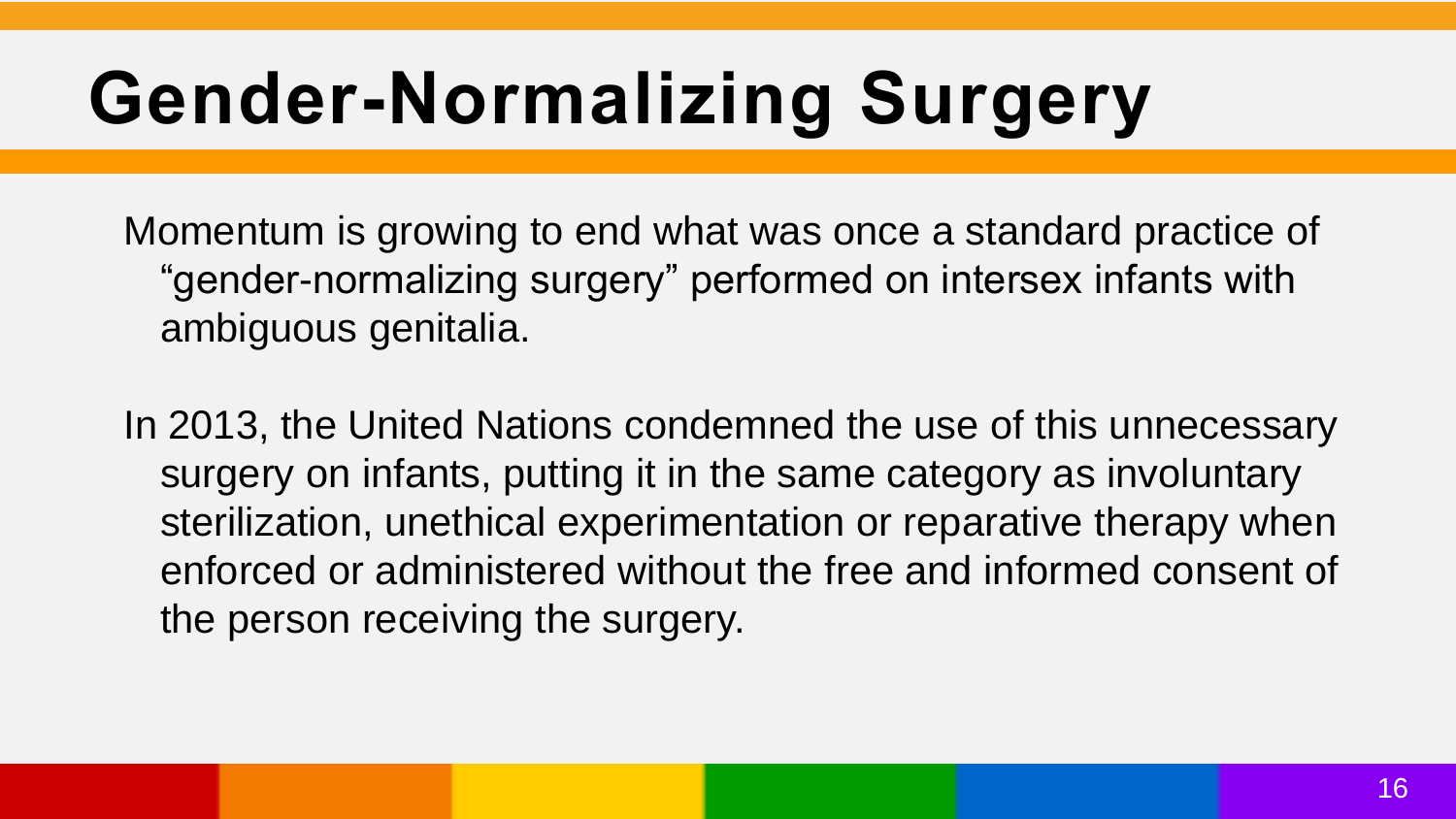#### **Chromosomal Variations**

**Klinefelter syndrome** (KS) also known as 47,XXY or XXY, is the set of symptoms that result from an extra X chromosome in males.

**Turner syndrome** (**TS**), also known as **45,X** or **45,X0**, is a condition in which a female is partly or completely missing an X chromosome.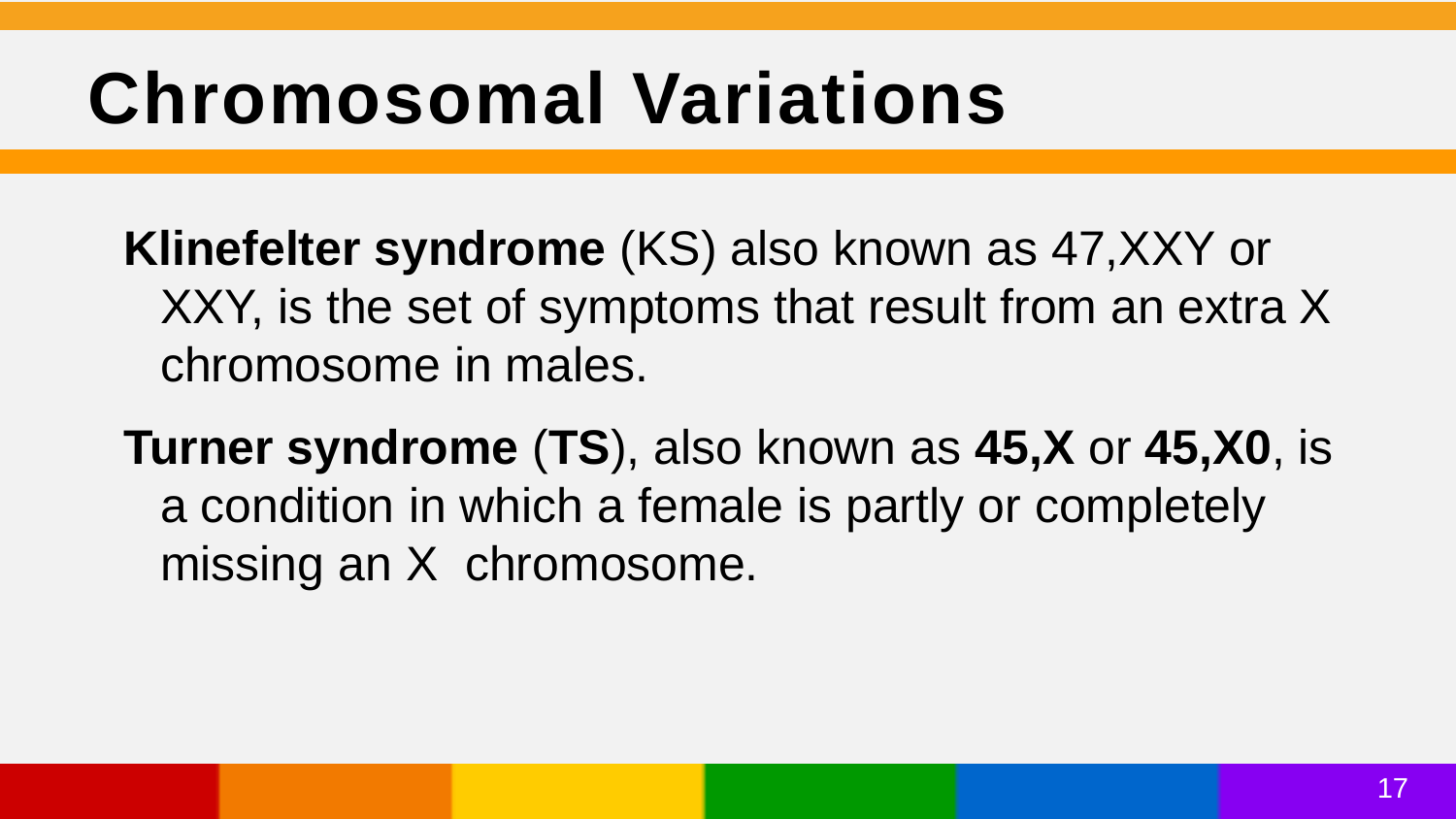#### **Biological Sex Spectrum**



Male **Intersex Intersex Female** 

- **E** Klinefelter
- **Turner**
- Congenital Adrenal Hyperplasia (CAH)
- **Androgen Insensitivity Syndrome (AIS)**
- +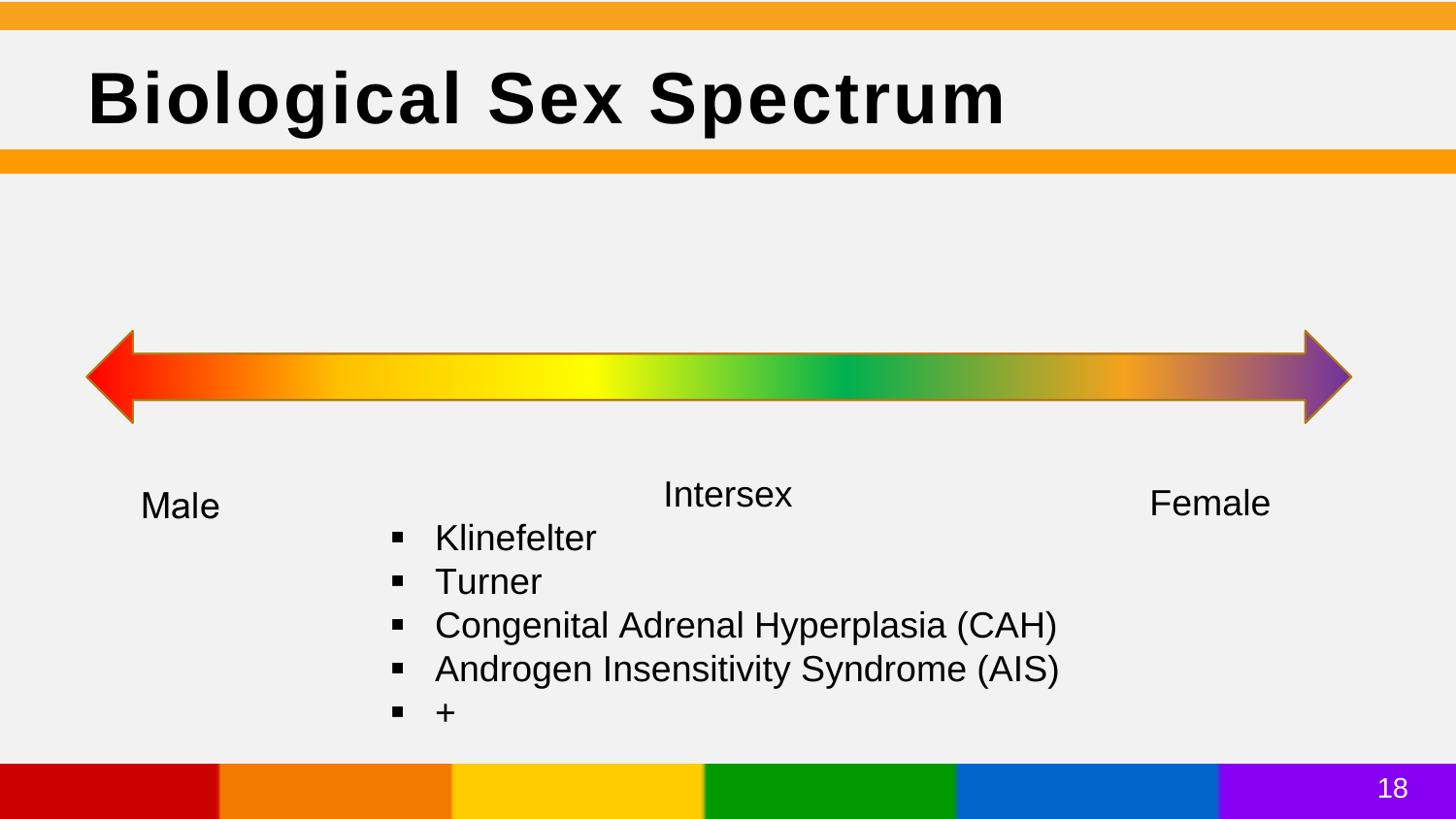#### Sexual/Romantic Orientation

*Sexual/Romantic orientation* is about our physical, emotional and/or romantic attraction to others.

In multiple studies, LGBT youth reported being aware of their sexual orientation during elementary school but waited to disclose their orientation to others until middle or high school.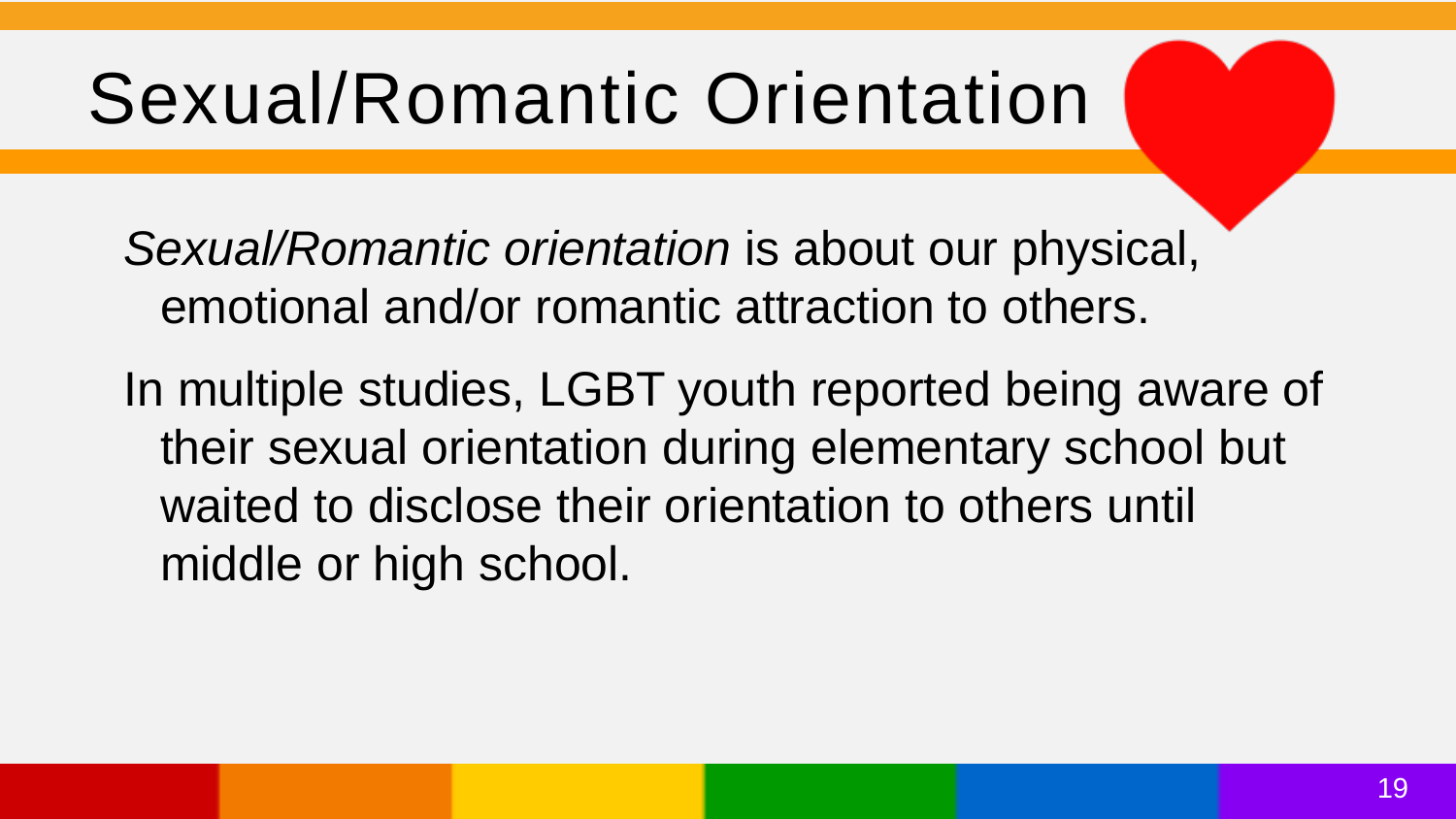#### **Common Sexual Orientations**

**Heterosexual** Homosexual **Bisexual Queer** Pansexual Asexual Demi-sexual **Polysexual** 

**Omnisexual Gynosexual** Androsexual **Graysexual** Autosexual **Sapiosexual** 

Students might identify as bisexual, pansexual, queer, asexual or use a host of other words that reflect their capacity to be attracted to more than one sex or gender or not to feel sexual attraction at all.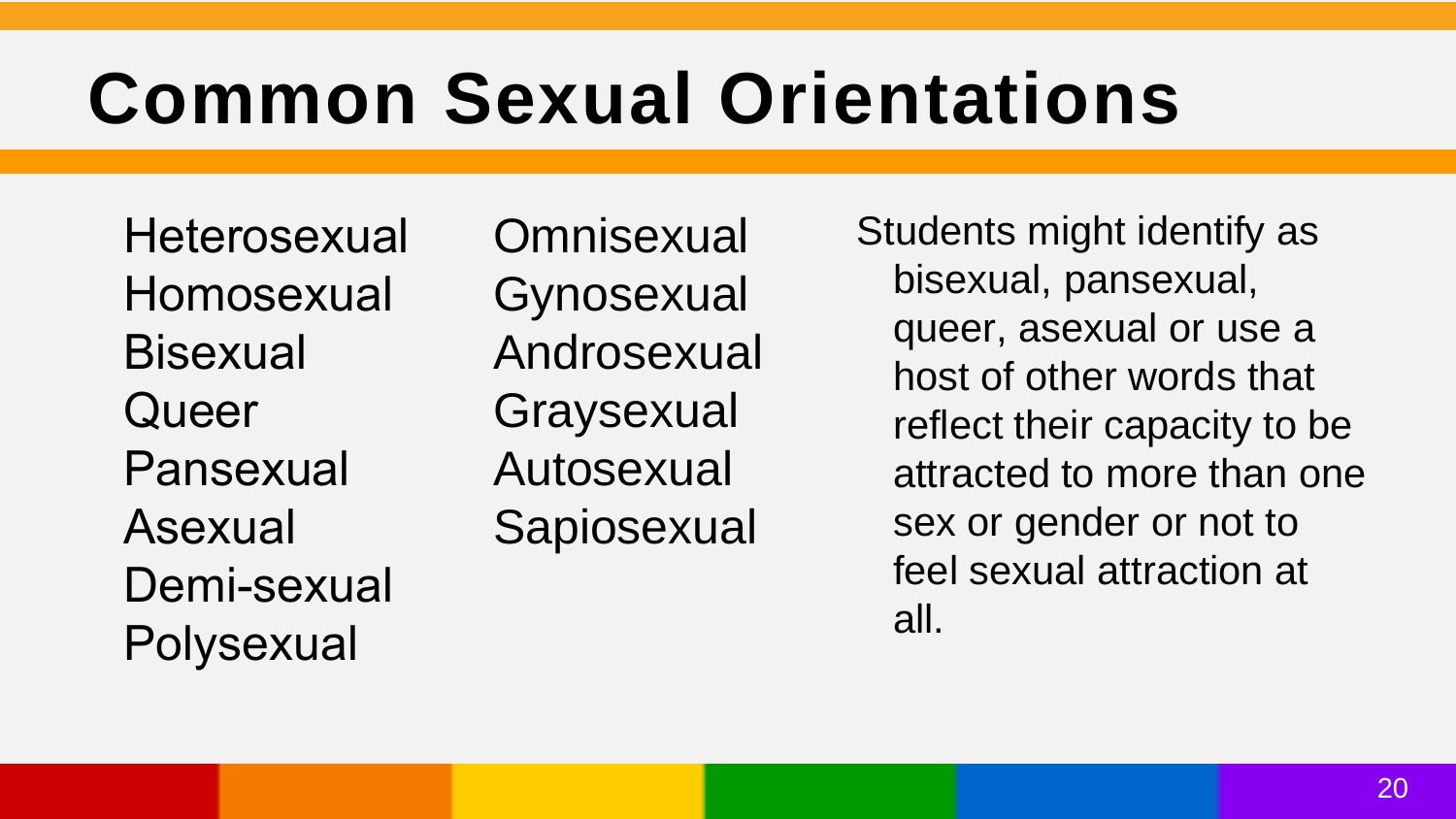#### **Sexual Orientation Spectrum**



Attracted to Females

Attracted to All/Both/None Attracted to Males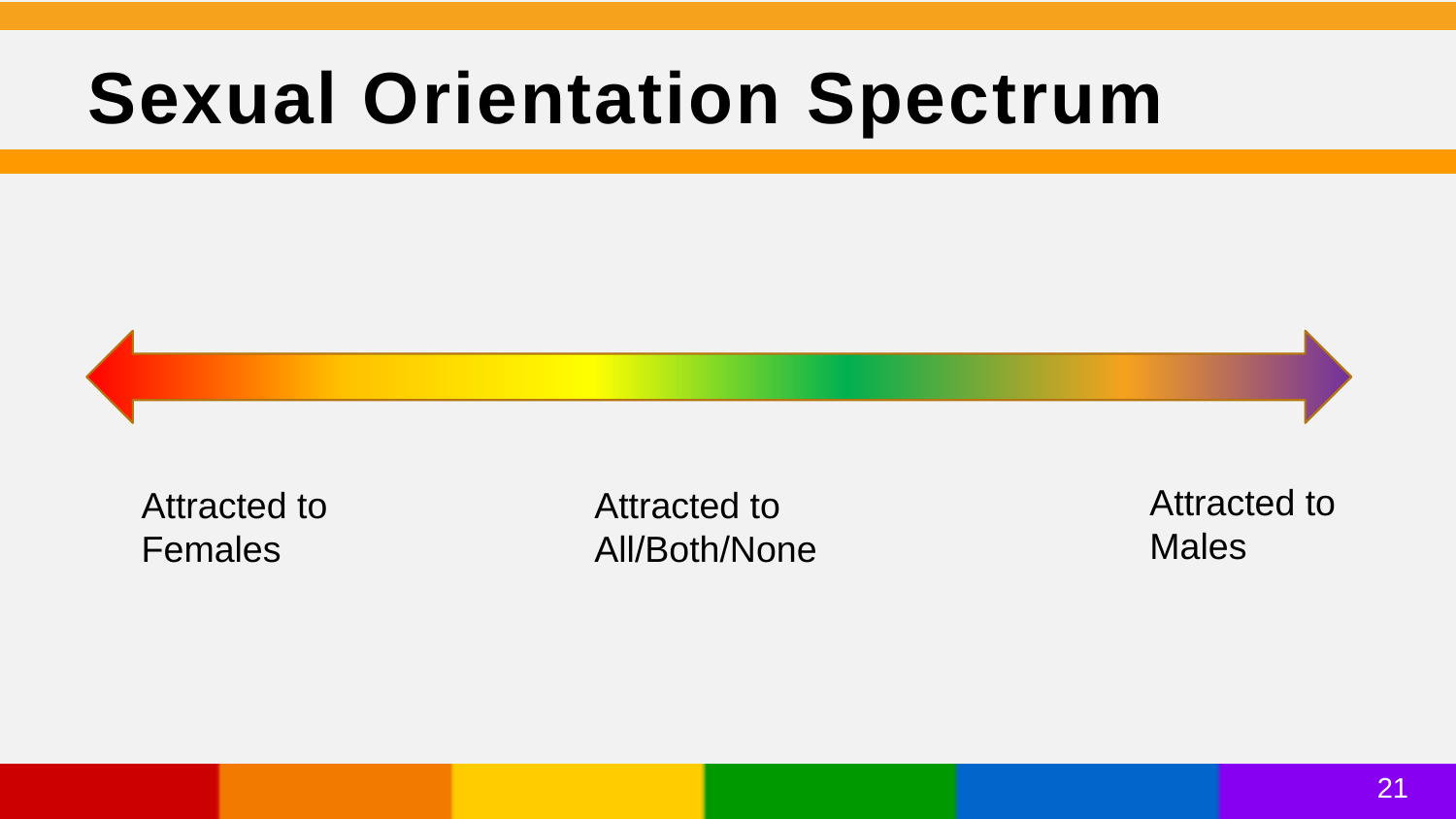



*Gender identity* is an individual's deeply held sense of being male, female, neither or another gender. This is separate from biological sex.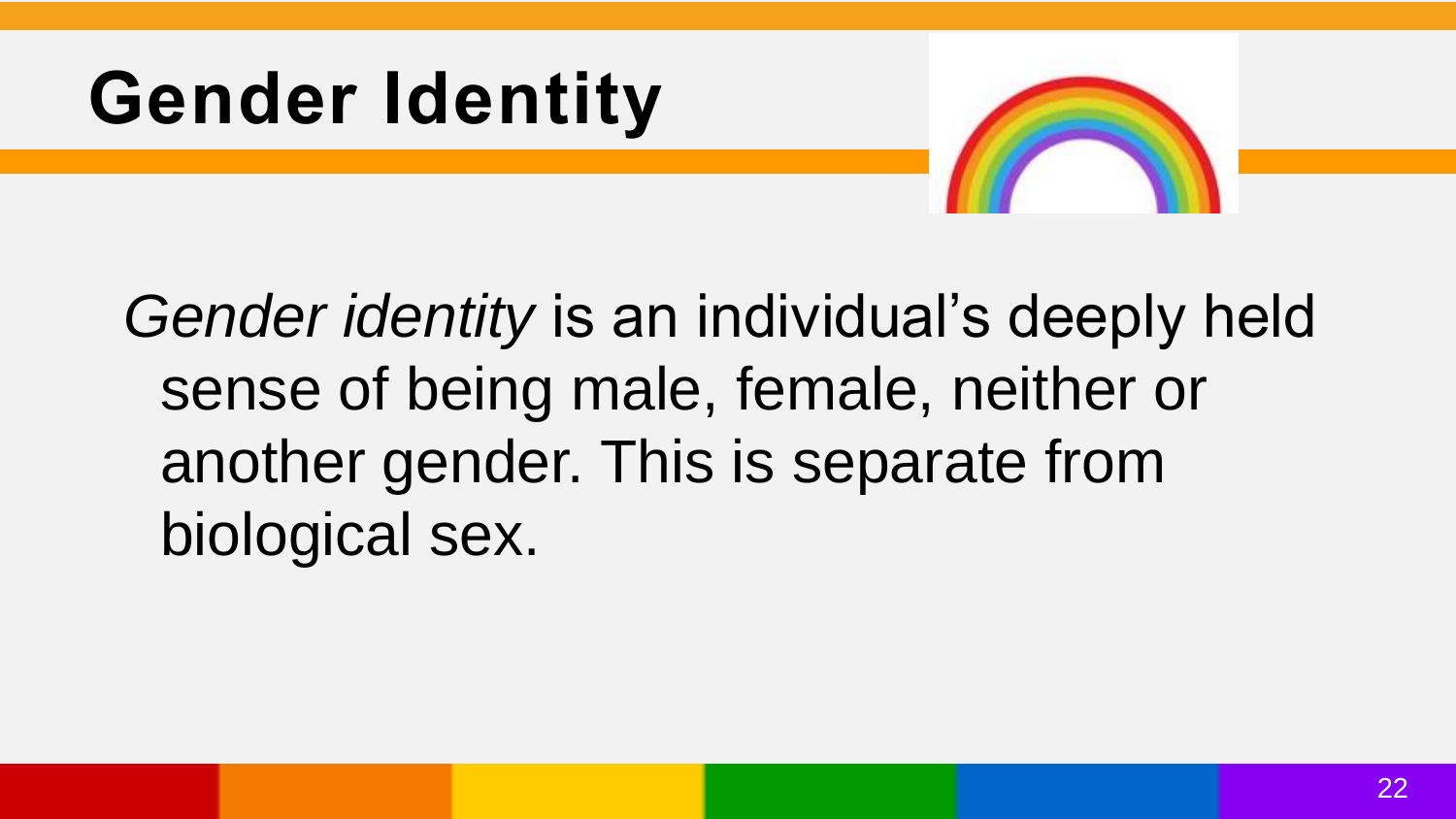#### **When is Gender Identity Realized?**

Some children become aware at a very young age that their gender identity does not align with their physical sex characteristics.

Other transgender and gender fluid people recognize their gender identity during adolescence or adulthood.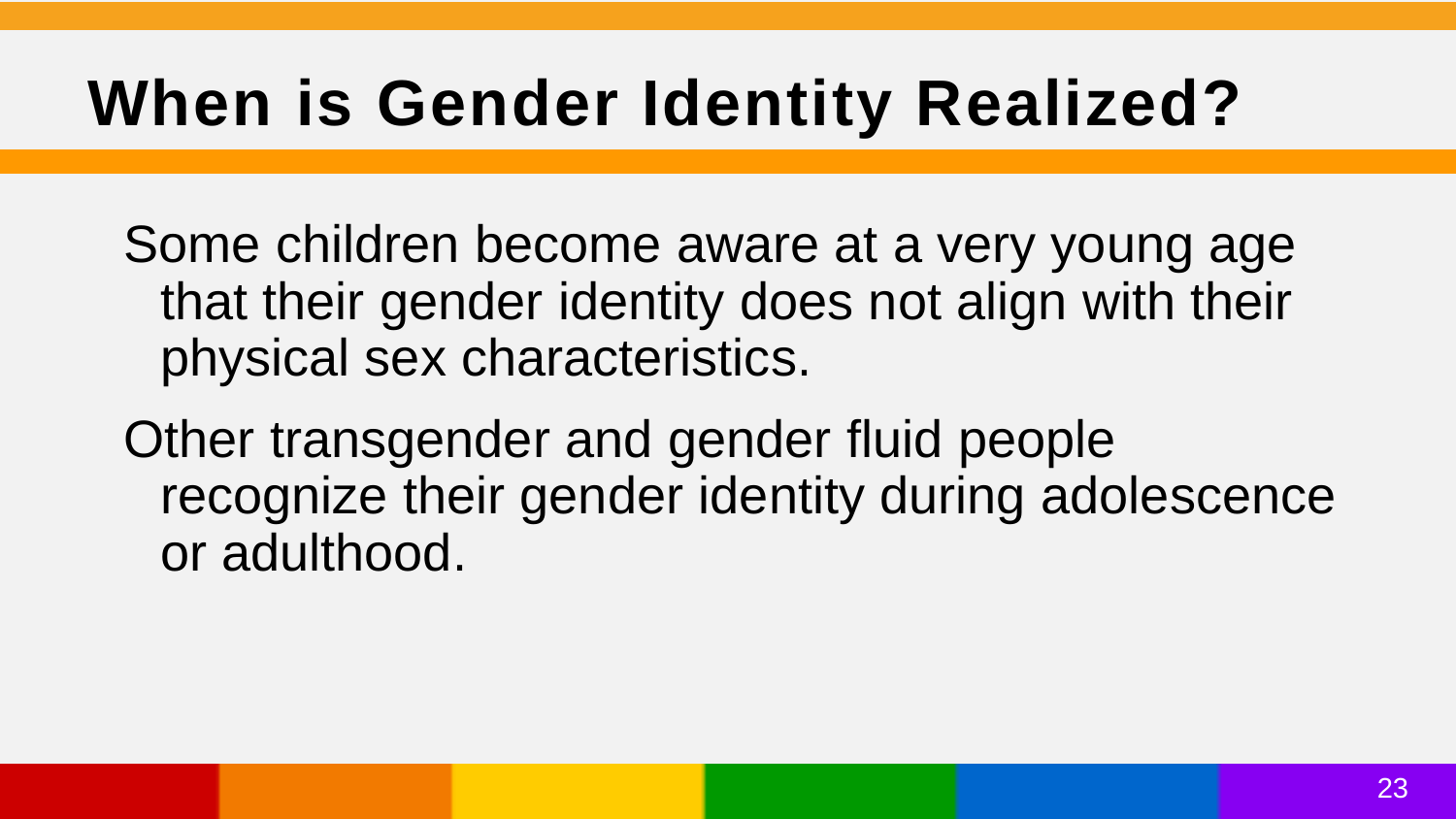## **Cisgender**

Individuals whose biological sex and gender identity "match" rarely think about the alignment of biology and identity because they have the privilege of being considered normal by society.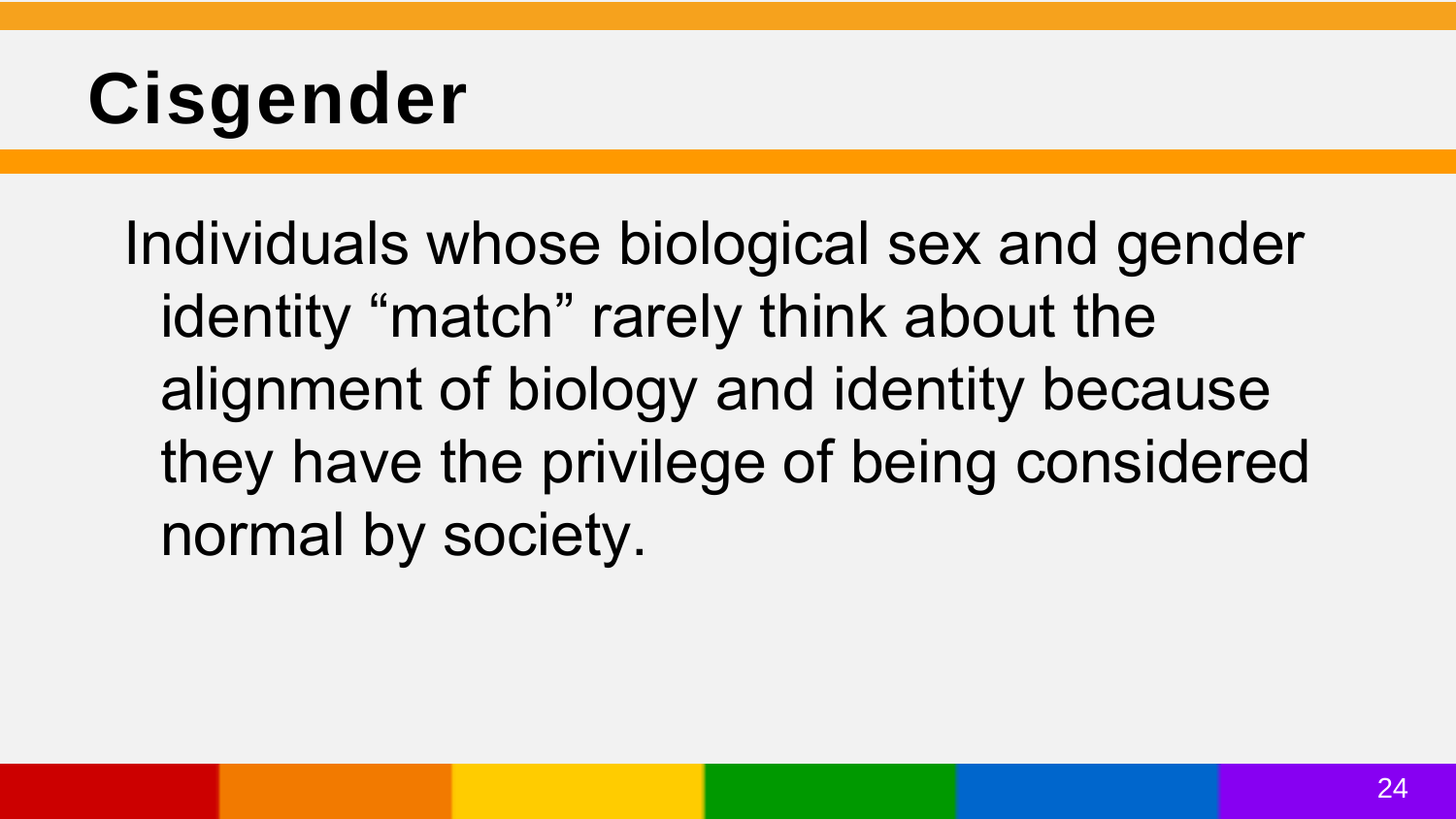#### **Third Genders**

Calabai and Waria of SE Asia, (Indonesia)

Two-Spirit Native Americans

Hijra of South Asia (India)

Fa'afafine of Pacific Islander communities (Samoa)

Kathoey of Thailand

Omeggid of Panama

7 Countries: Australia, Bangladesh, Germany, India, Nepal, New Zealand and Pakistan legally recognize a third gender ------ plus California's third gender marker – non-binary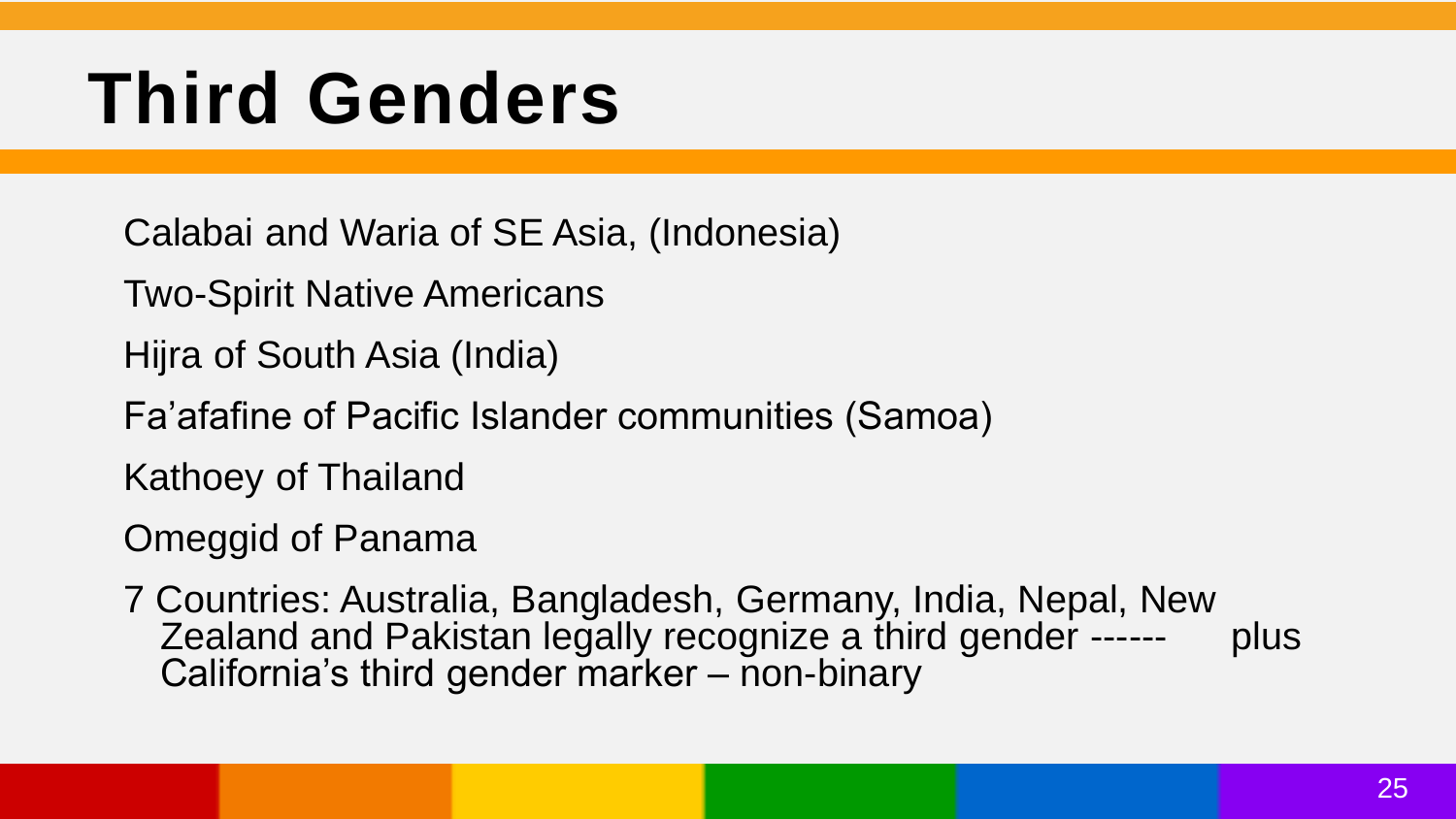#### **Map of Gender Diverse Cultures**



https://www.pbs.org/independentlens/content/two-spirits\_map-html/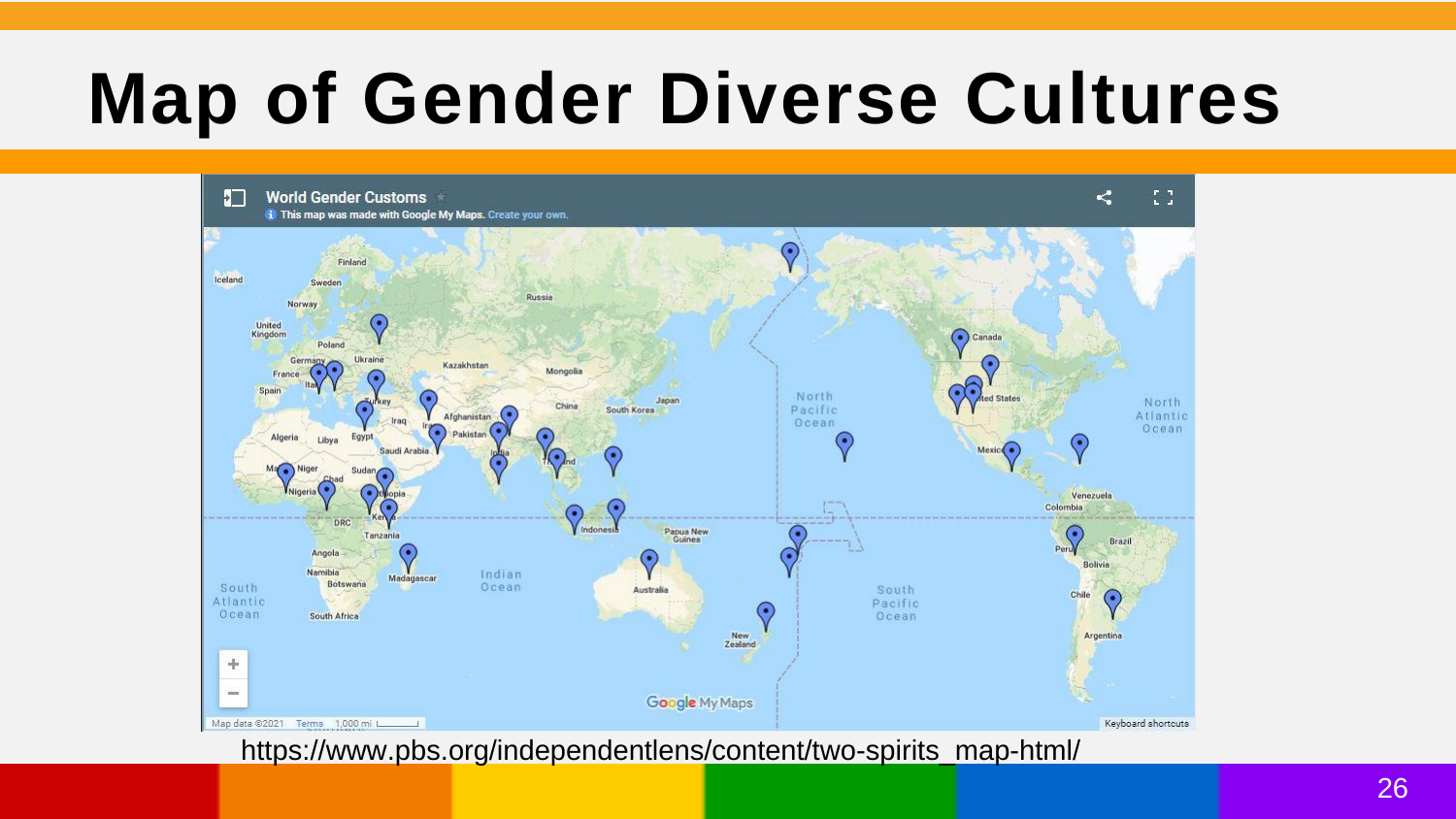#### **Gender Identity Spectrum**

Man/Boy Transgender Woman/Girl GNC Non-Binary **Genderqueer** 2-Spirit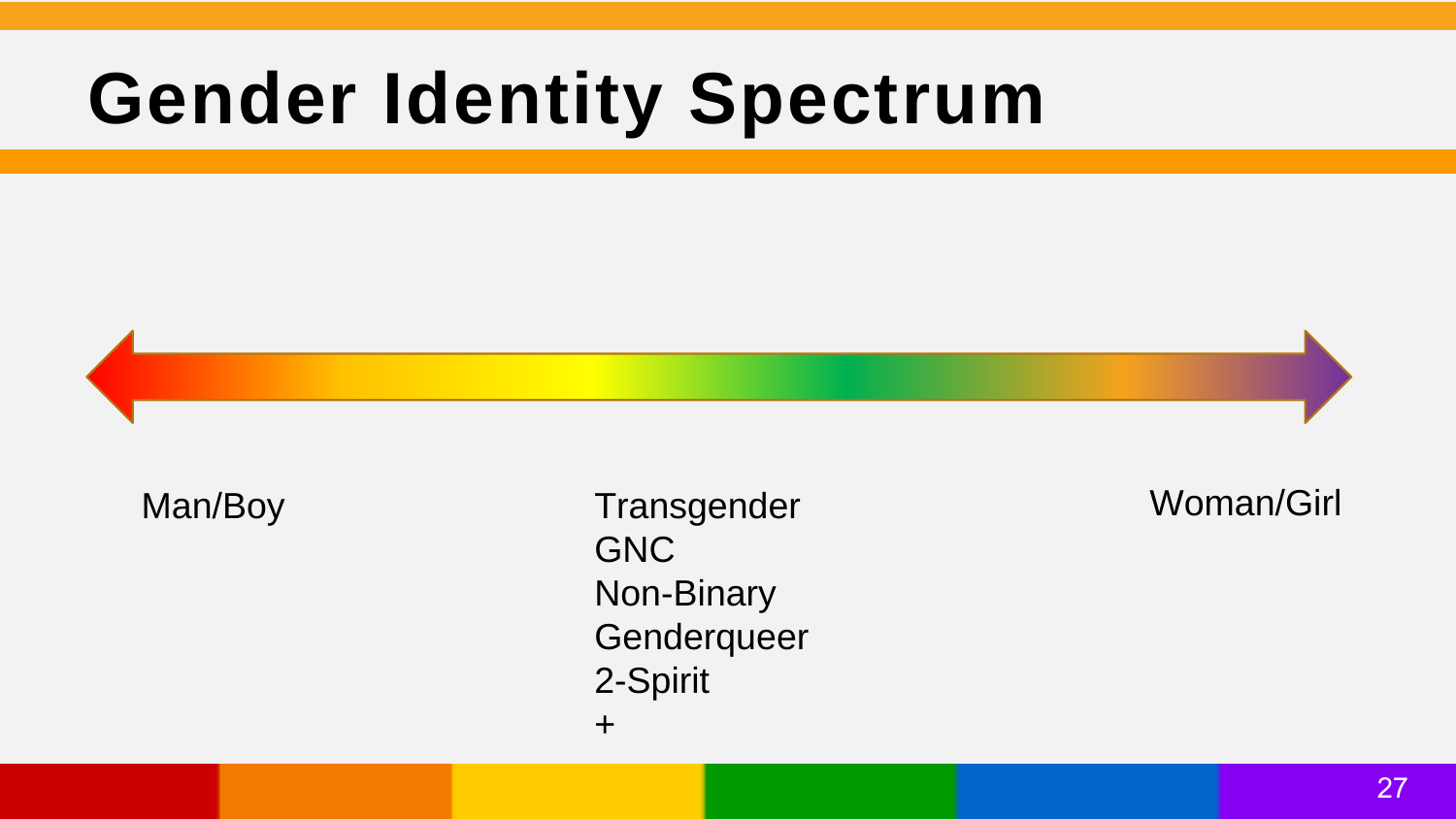#### **Gender Spectrum**

The idea that gender is not binary, but rather a spectrum with infinite possibilities for how a person may express and/or identify their gender.

Gender identities on FB – 2/24/56/58/64/72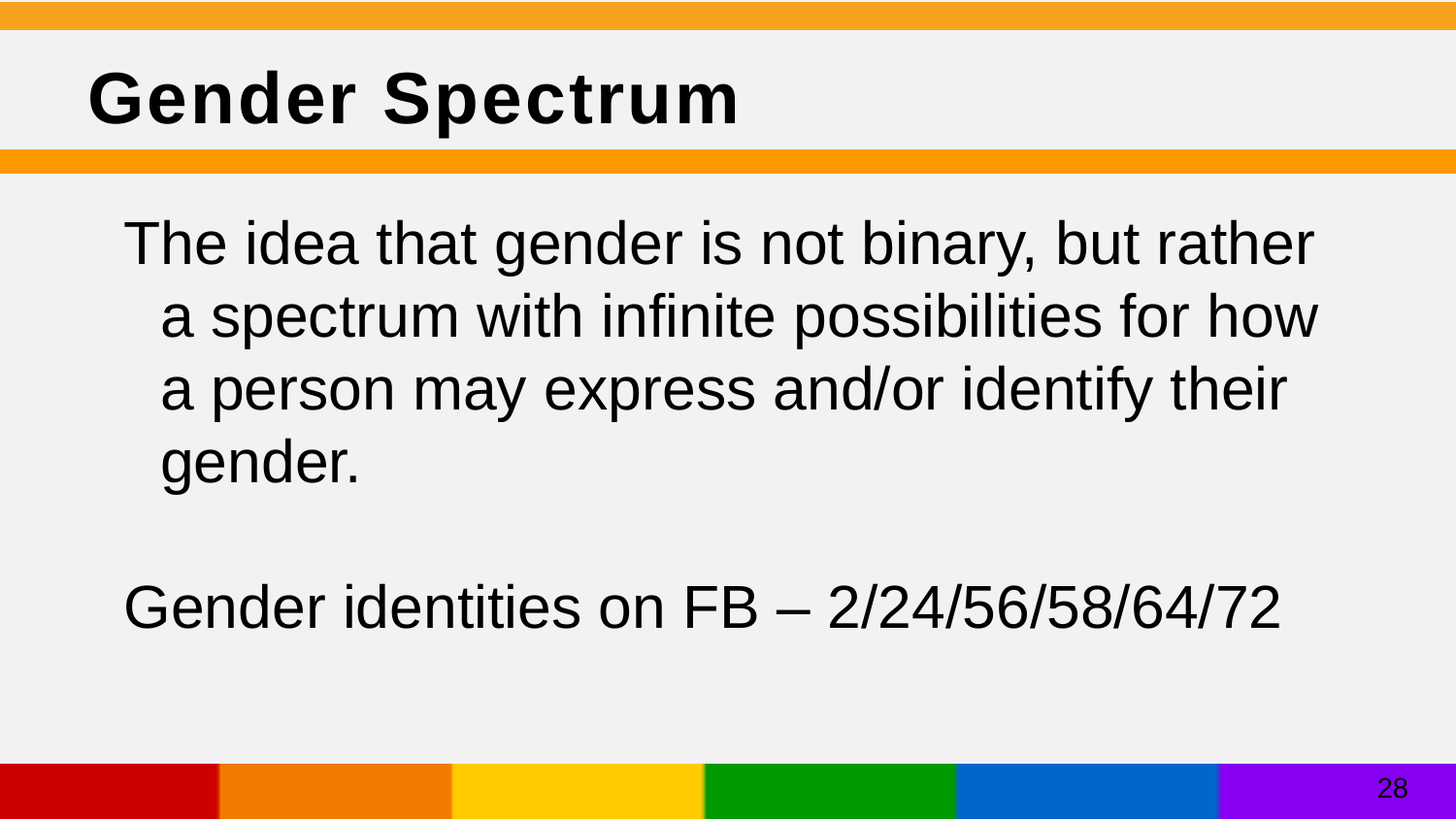#### **Gender Expression**

The ways in which people express themselves to others through clothing, hairstyle, physical attributes and ways of speaking, moving, and behaving. What is deemed appropriate gender expression for a particular gender is largely dependent on the specific cultural and historical context.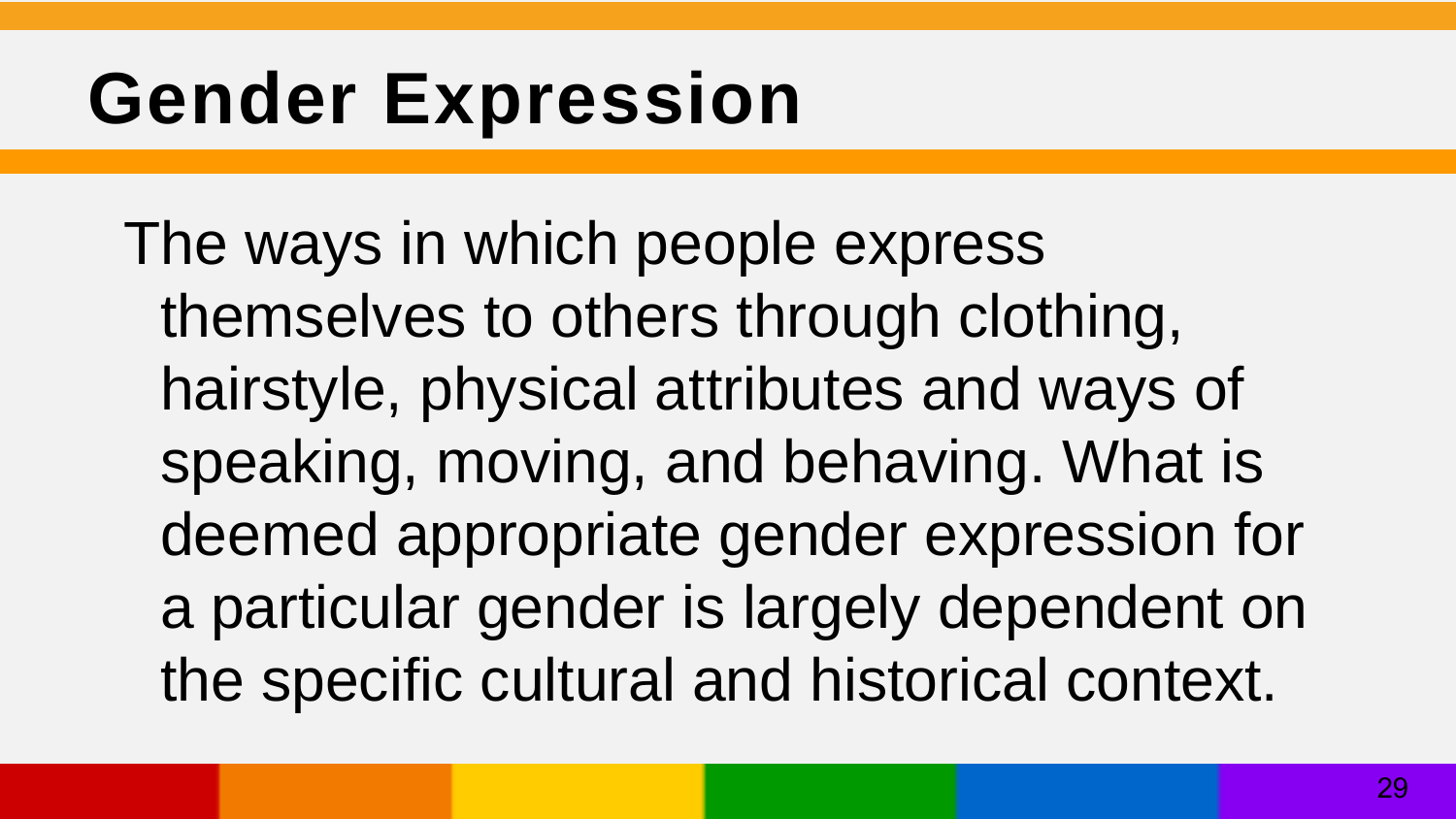#### **Gender Expressions**

Masculine Feminine Butch, Tomboy, Gender Non-Conforming Femme, Gender Non-Conforming Androgynous, Gender Non-Conforming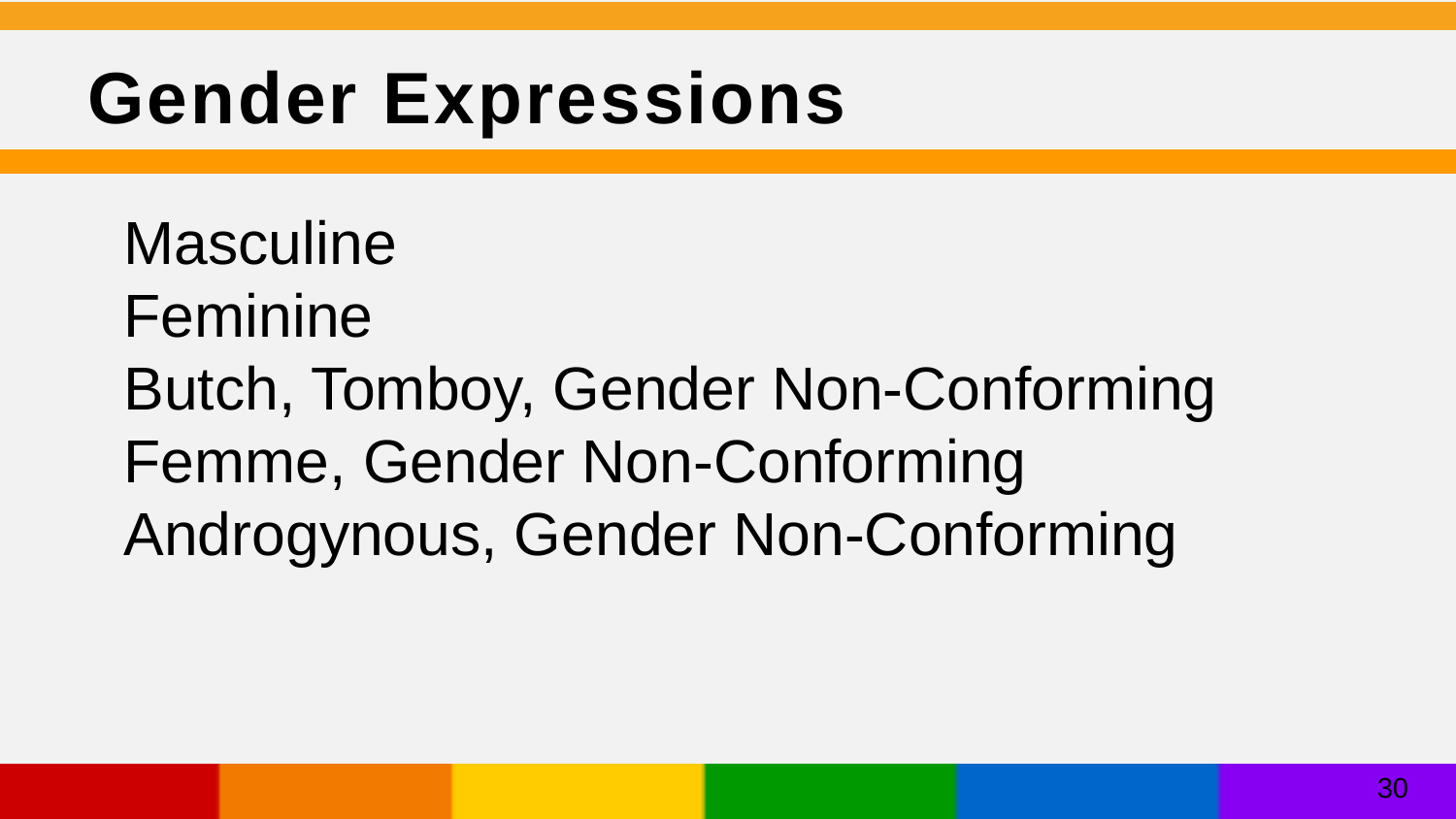#### **Gender Expression Spectrum**



Masculine **Androgynous Feminine** Non-Conforming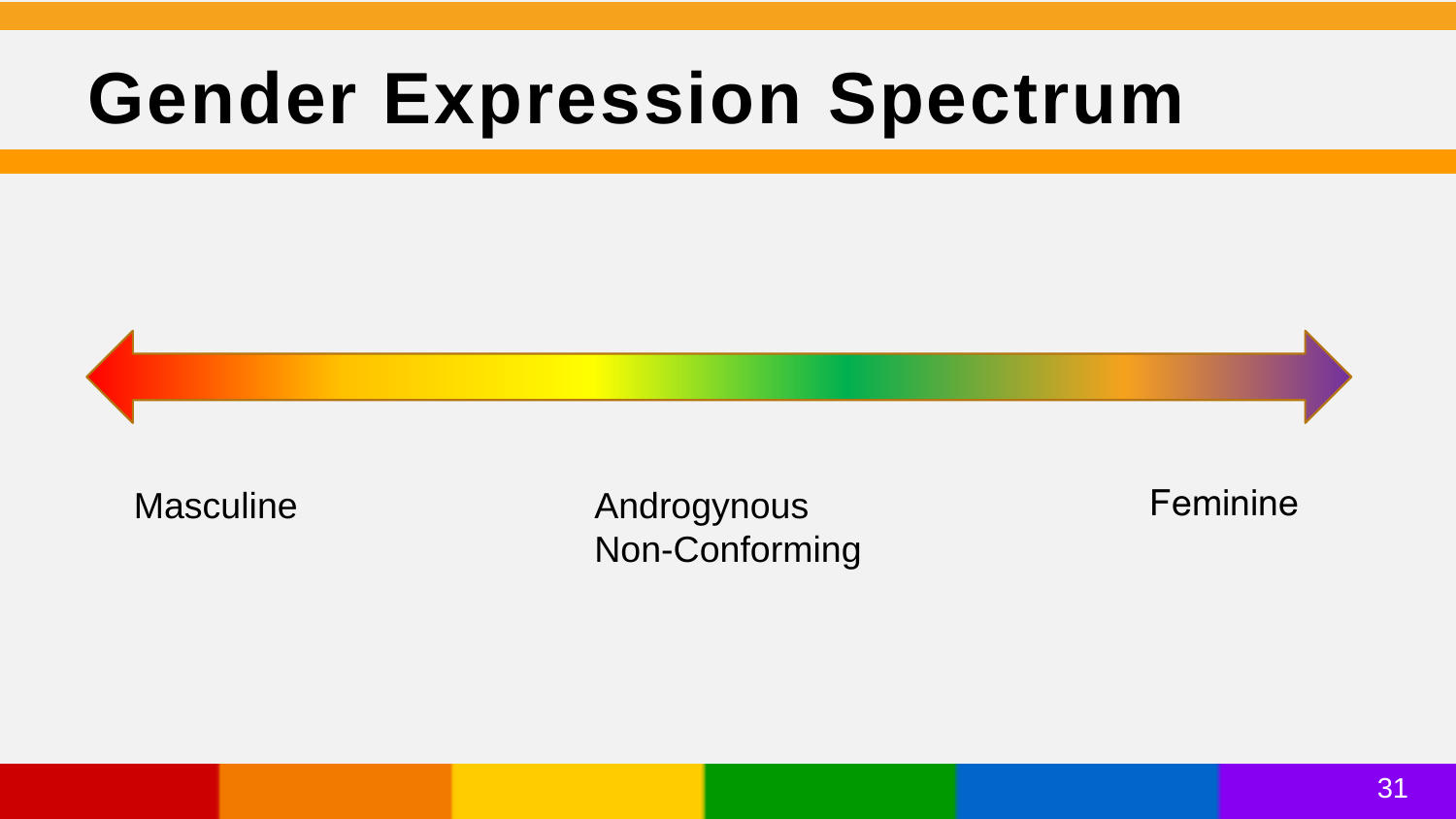#### A Binary System

The cultural idea that there are only two distinct and very different genders: female and male.

A significant barrier to creating fully inclusive services is the presumption that sex, gender, sexual orientation, and gender expression fit neatly into a binary model.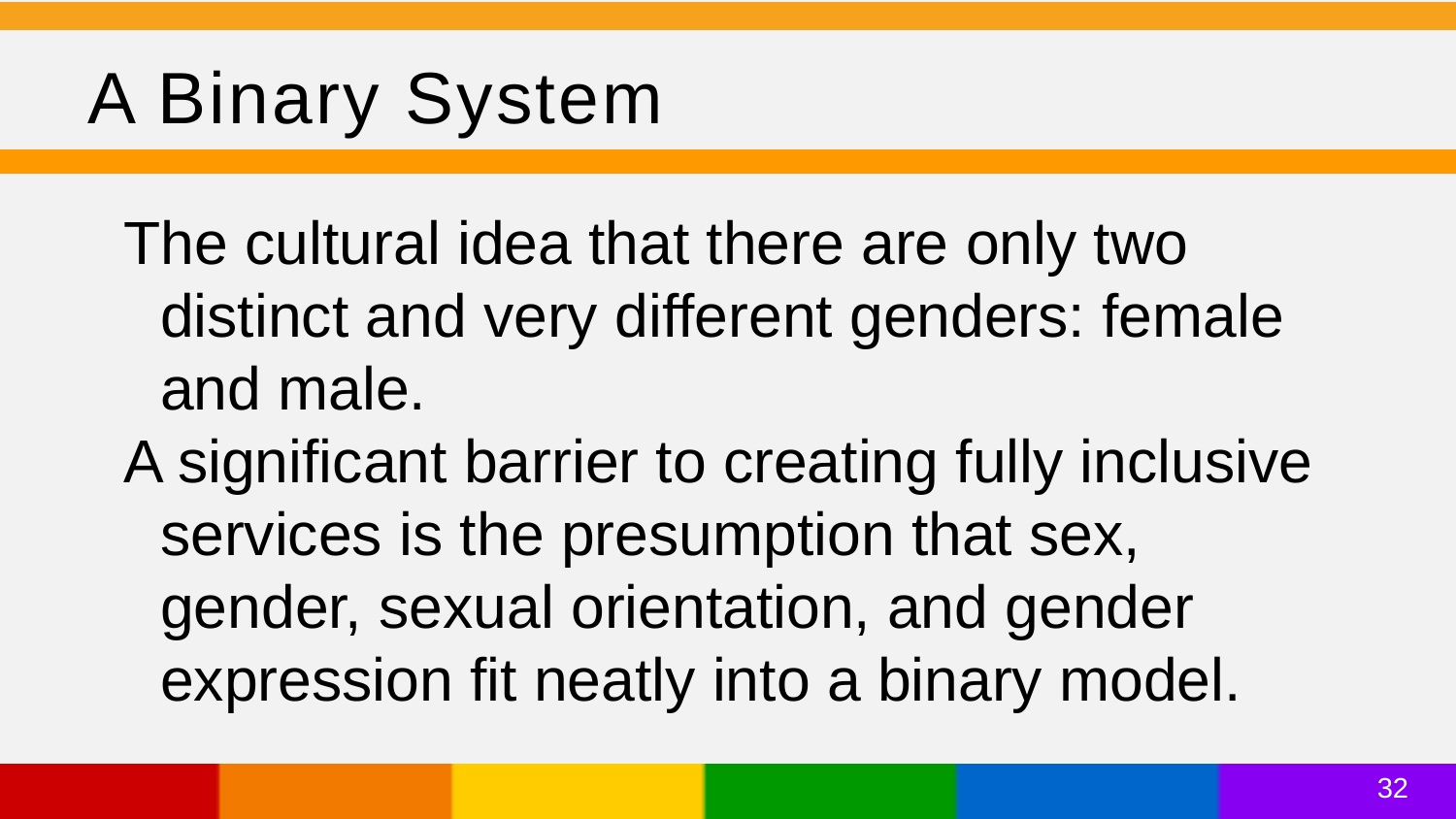## **Reinforcing The Binary**

Our society has a history of reinforcing binary perceptions of sex and gender.

- M/F Role Models
- Toys
- Restrooms
- Behavior
- Extracurricular Activities
- Sports
- Dress Code
- Careers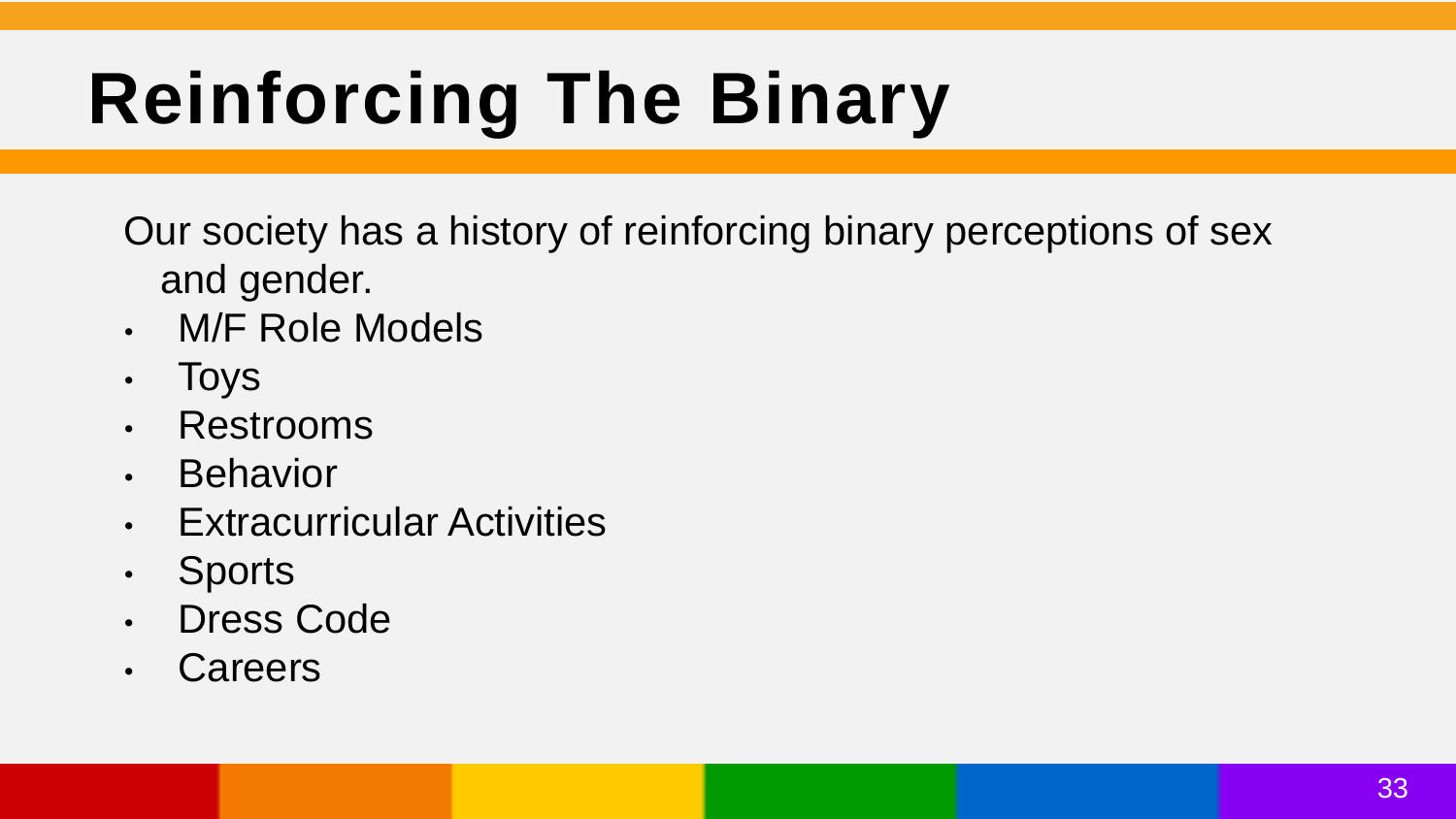#### **Spectrum Revisited**

|                    | <b>SEX</b>                                   |                  |
|--------------------|----------------------------------------------|------------------|
| Male               | Intersex                                     | Female           |
|                    | <b>GENDER IDENTITY</b>                       |                  |
| Man/Boy            | Transgender/Genderqueer<br>Two-spirited/etc. | Woman/girl       |
|                    | <b>GENDER EXPRESSION</b>                     |                  |
| Masculine          | Androgynous                                  | Feminine         |
|                    | <b>SEXUAL ORIENTATION</b>                    |                  |
| Attracted to women | Attracted to all/both/none                   | Attracted to men |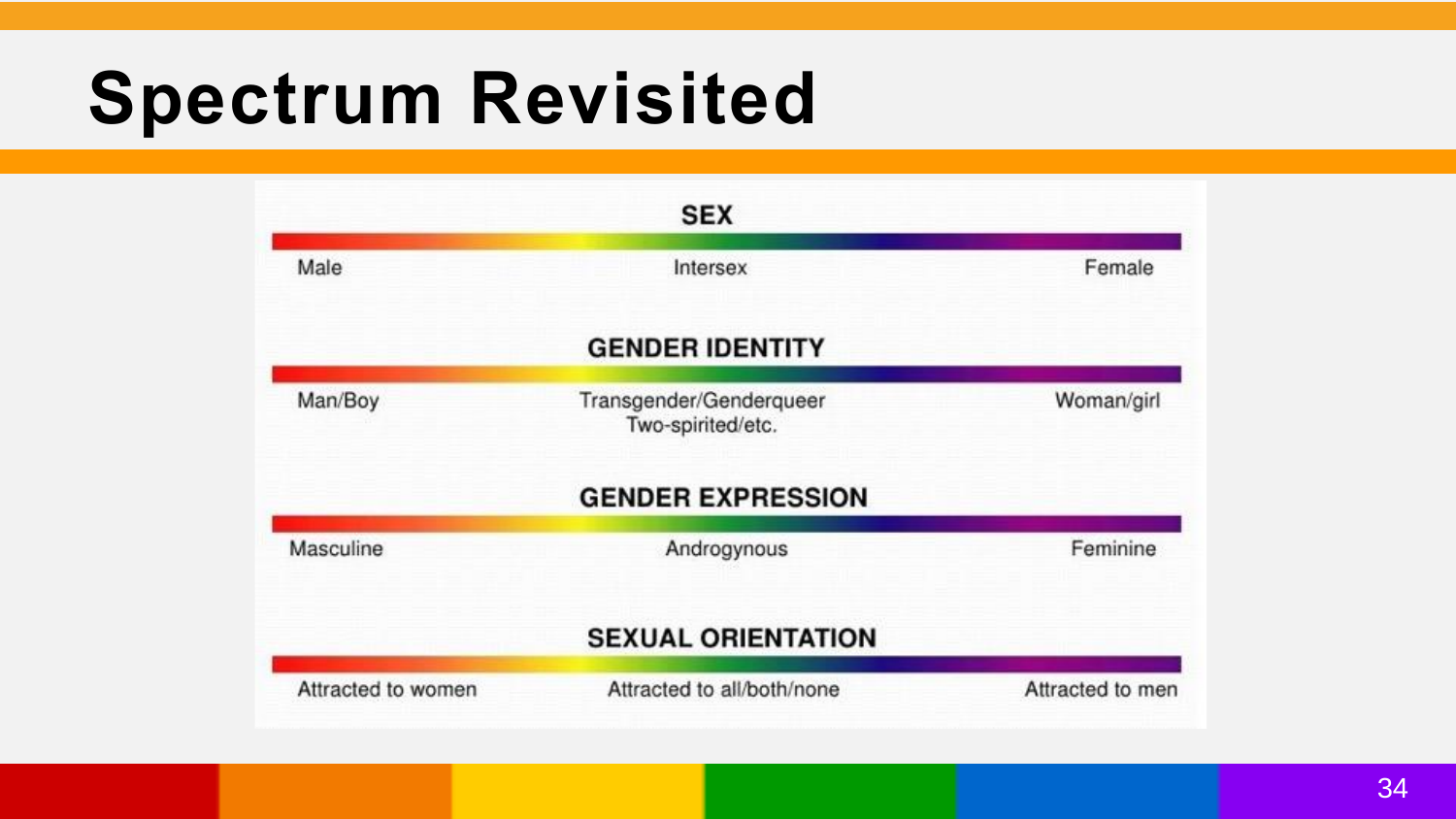#### **SOGIE vs LGBTQ**

Its usefulness lies in its inclusiveness: The term "LGBTQ" is specific to lesbian, gay, bisexual, transgender and queer people, but SOGIE refers to characteristics common to all human beings because everyone has a sexual orientation and a gender identity. Everyone also expresses their gender, not just lesbian, gay, bisexual and transgender people.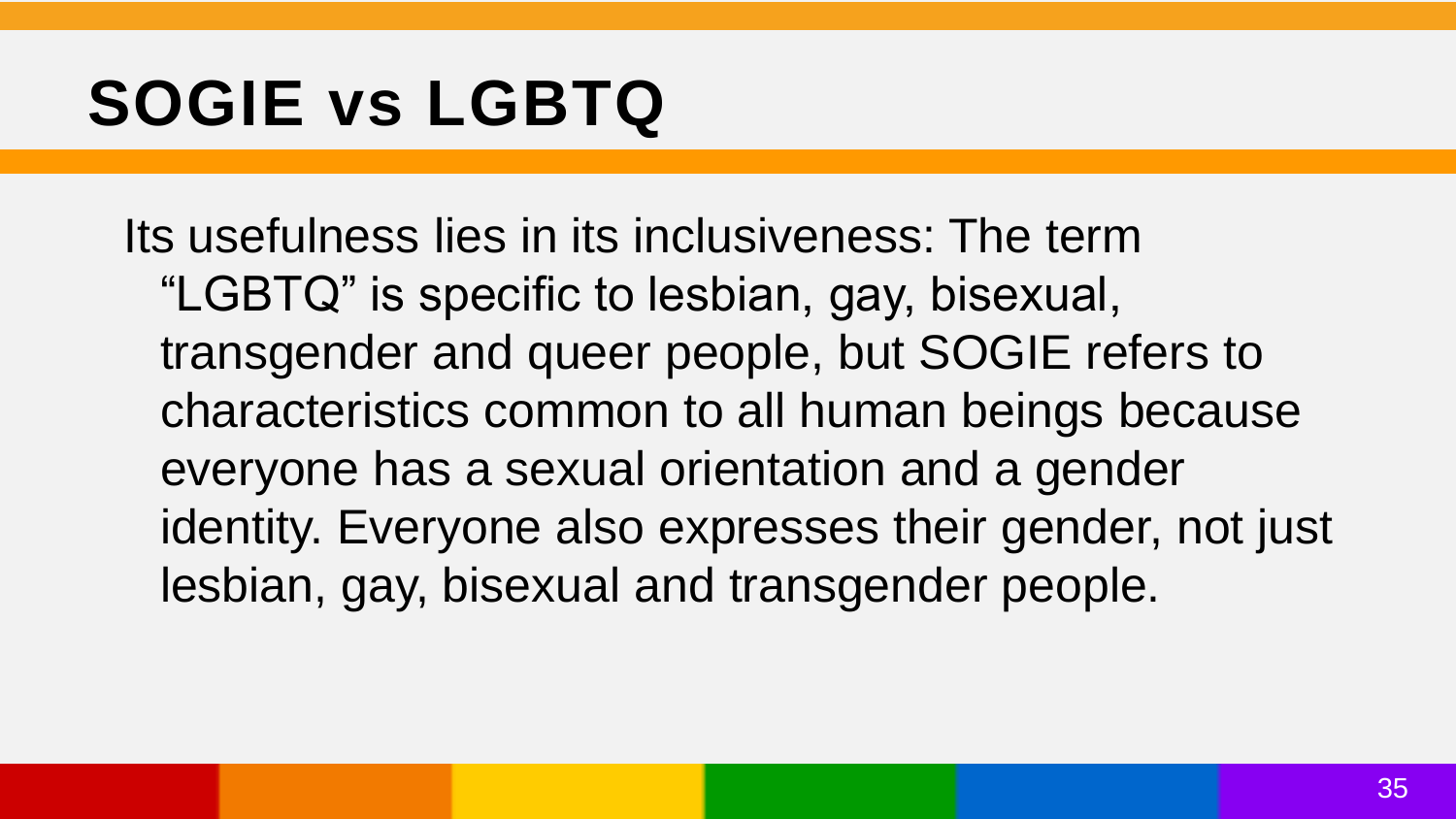#### **Gender Identity Pictorials**

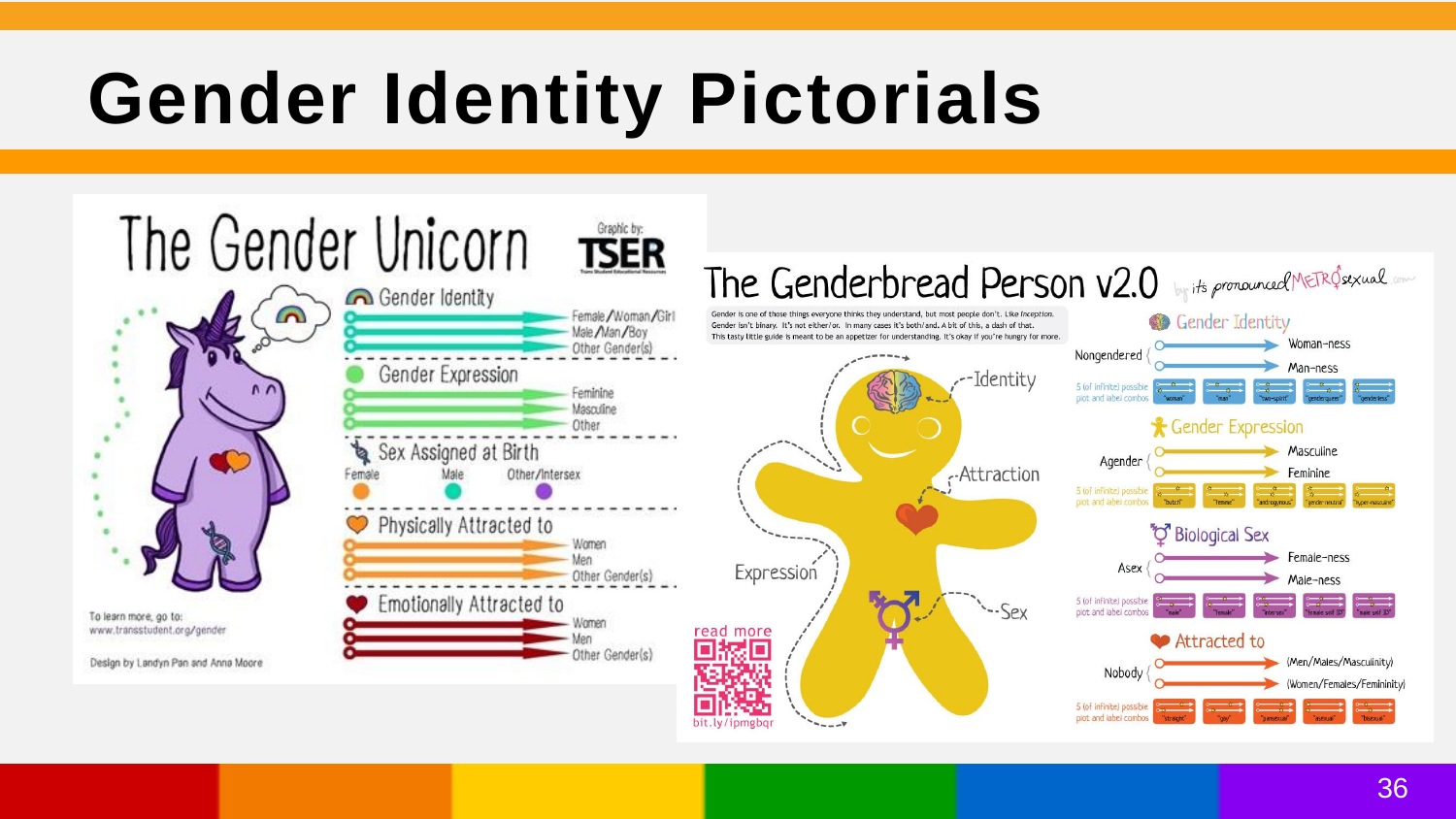#### **Pronouns**

- She/Her/Hers
- He/Him/His
- They/Them/Theirs

#### Zie/Zir/Zirs

\* This is not a complete list – these are the most common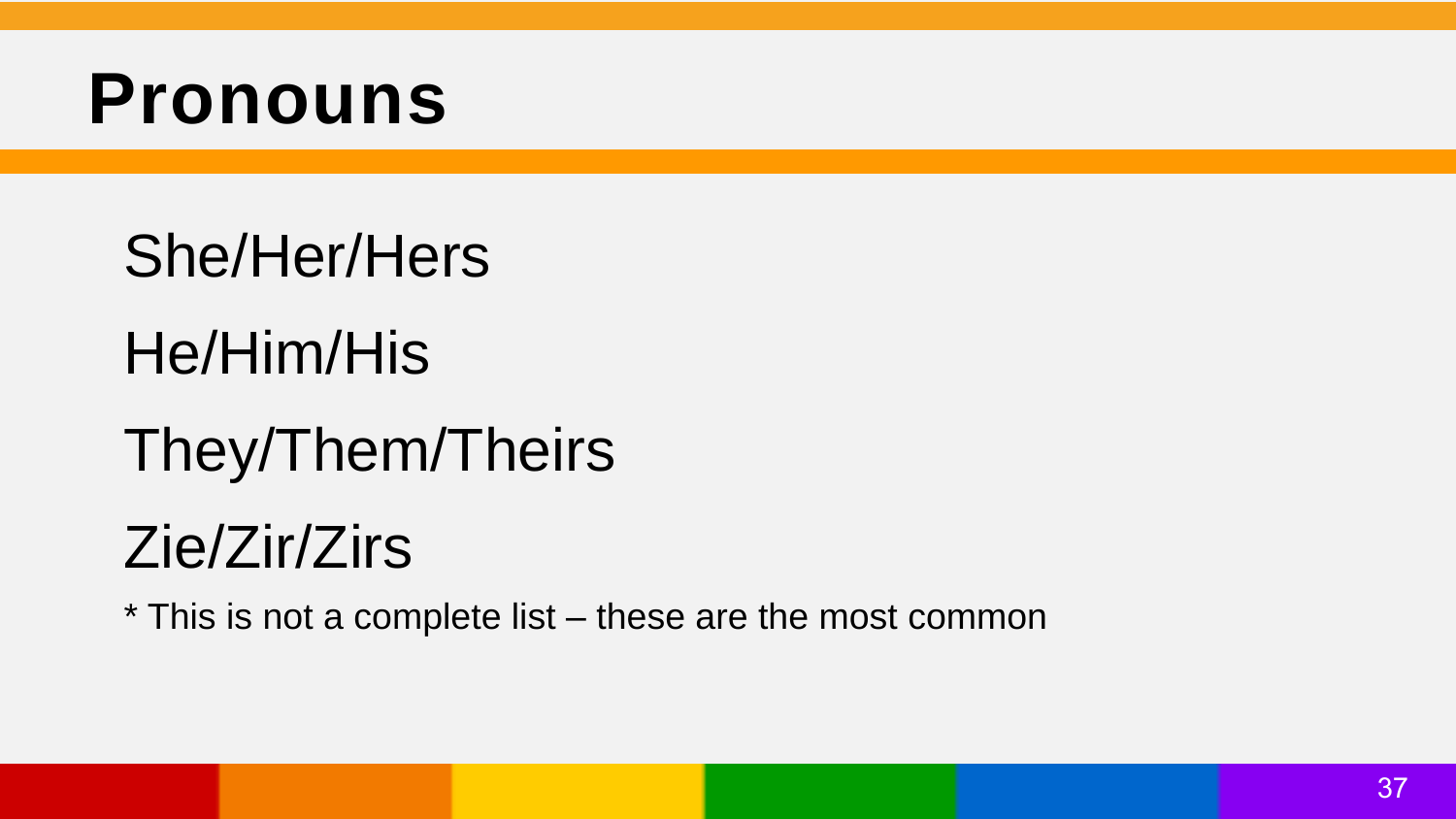#### **Common Misconceptions**

Sexuality and Gender are NOT the same Gender Identity isn't based on sexual attraction Sexual attraction may/may-not change as a result of HRT or surgery Not all transgender individuals choose HRT and/or surgery to confirm their gender Transgender people are not drag queens/kings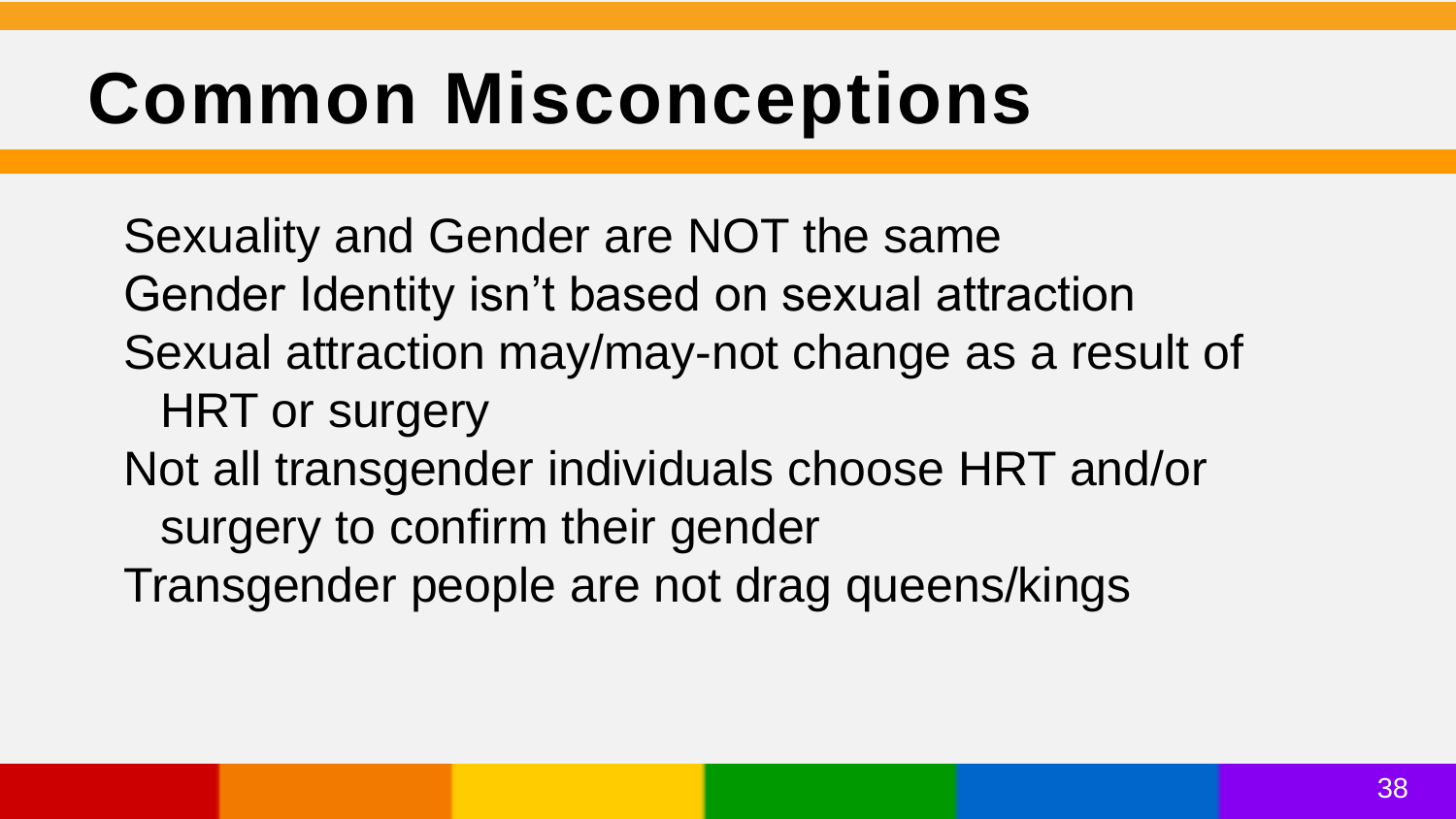#### **Use Inclusive Language**

Be Intentional with Language Usage

Check Your Assumptions About Gender & Sexuality

Use Appropriate Pronouns

Legal Names and Documents Pose a Challenge – Be **Careful**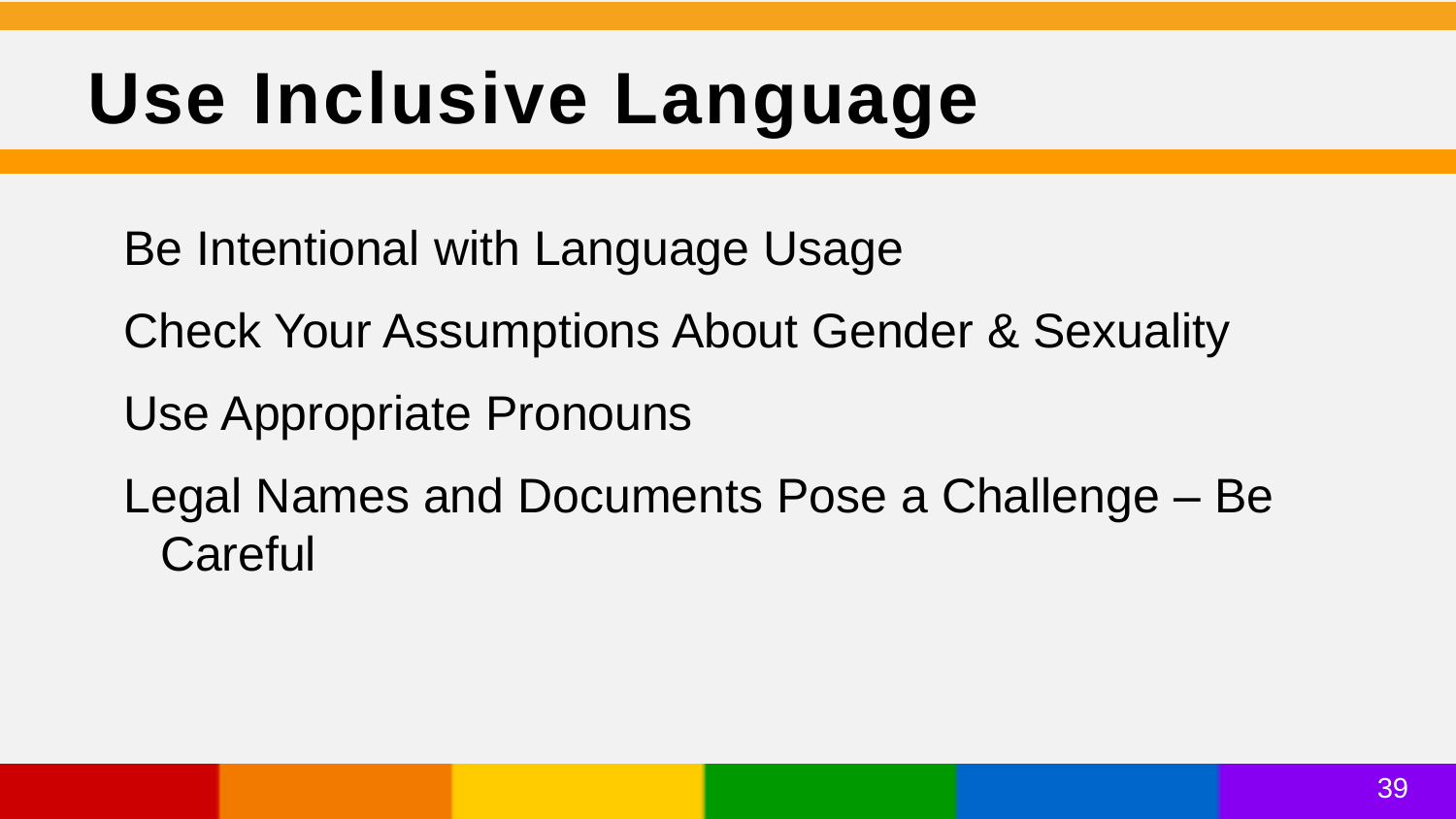### **Challenges**

Social Determinants of Health

Social Emotional Stressors

Toxic Stress & Trauma

Mental Health Disparities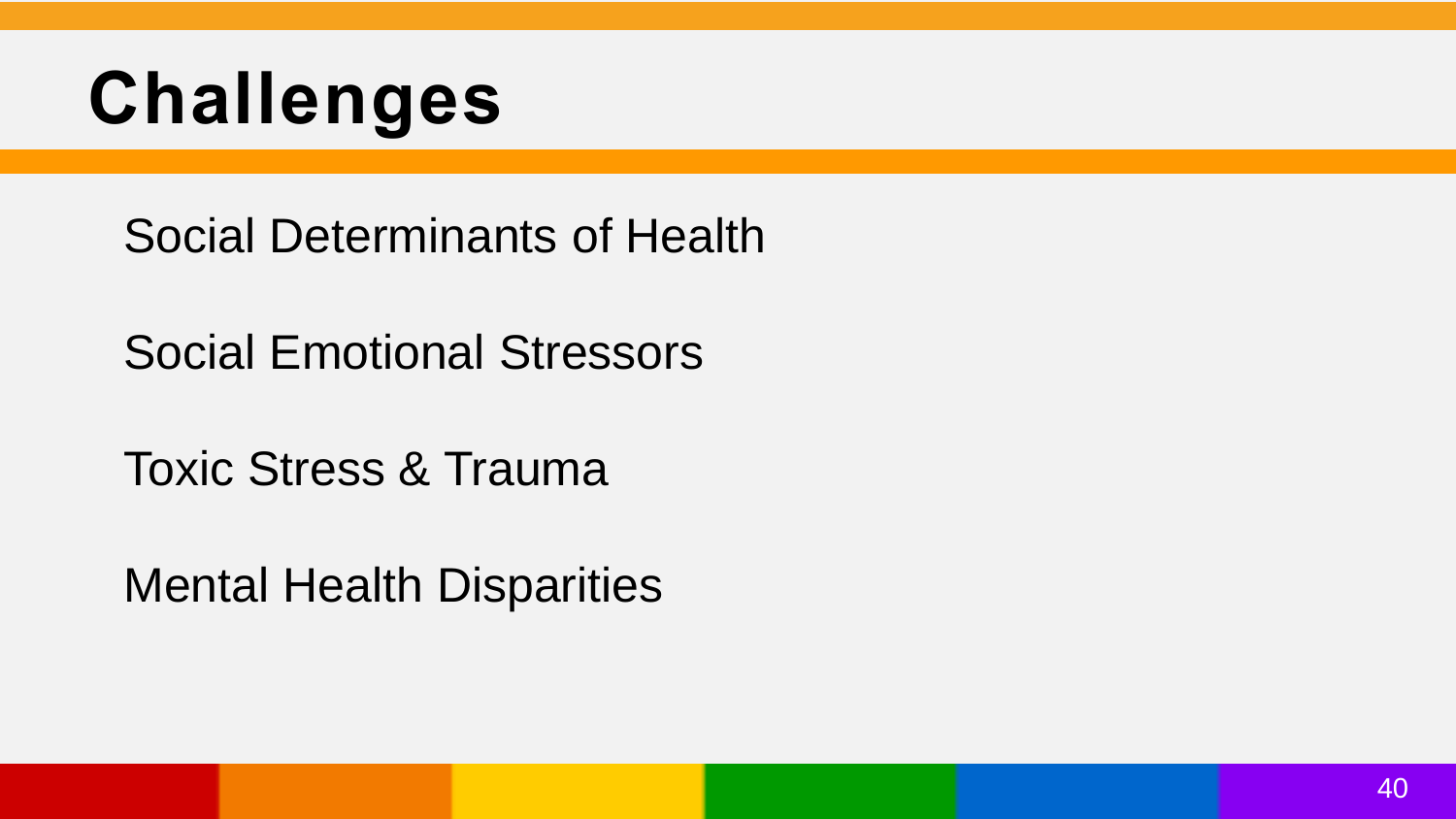## **Strength Building**

Embrace Nonconformity Build Resilience Build Compassion & Empathy Understand Perspectives & Experiences Advocate for Safety & Mental Health Experience Shared Identities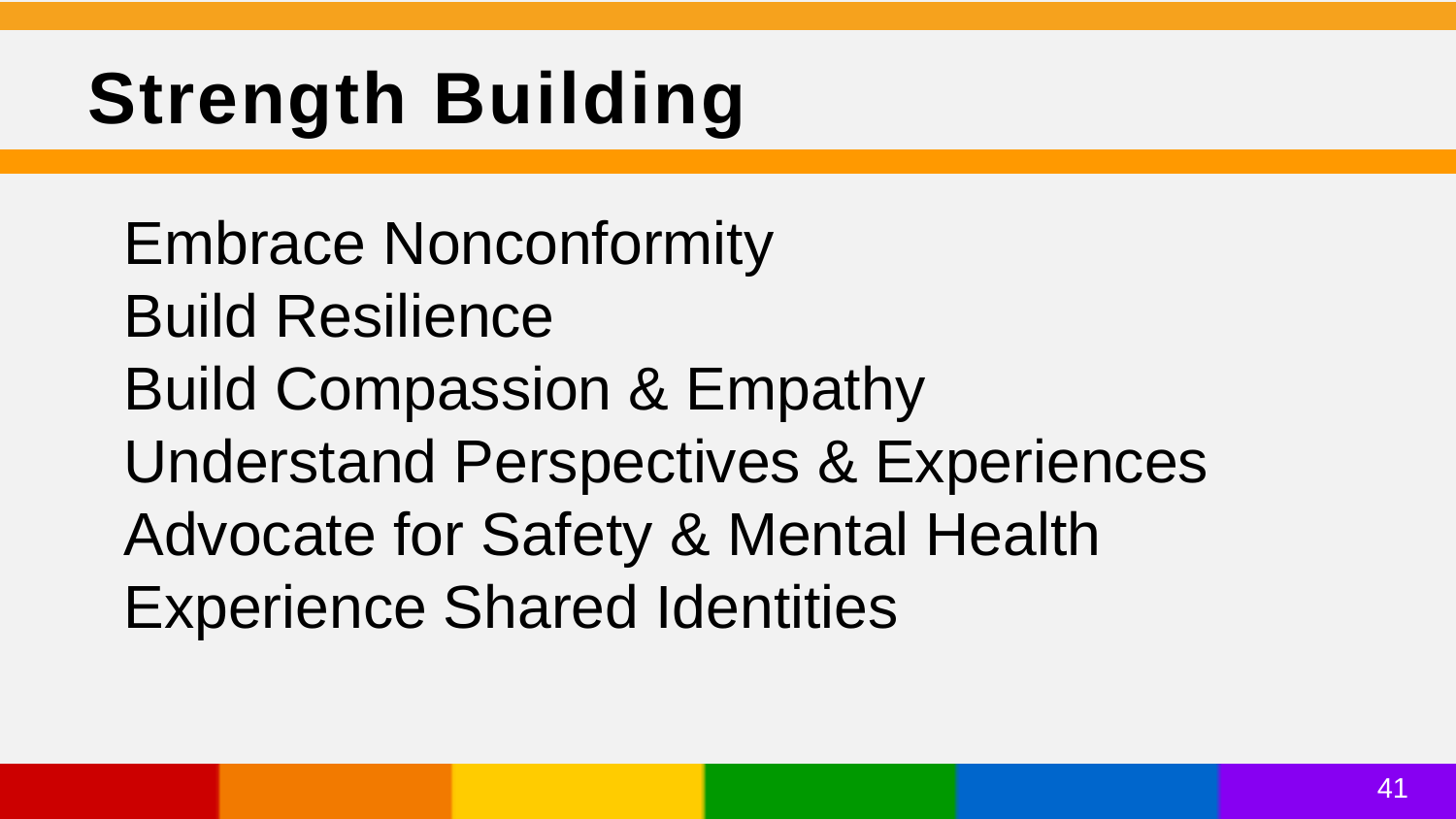#### **National LGBTQ Youth Survey 2020**

42% of LGBTQ respondents seriously considered attempting suicide in the past twelve months, with more than half of transgender and nonbinary youth having seriously considered suicide.

48% of LGBTQ youth report they wanted psychological or emotional counseling from a mental health professional but were unable to receive it in the past 12 months.

<https://www.thetrevorproject.org/survey-2020/>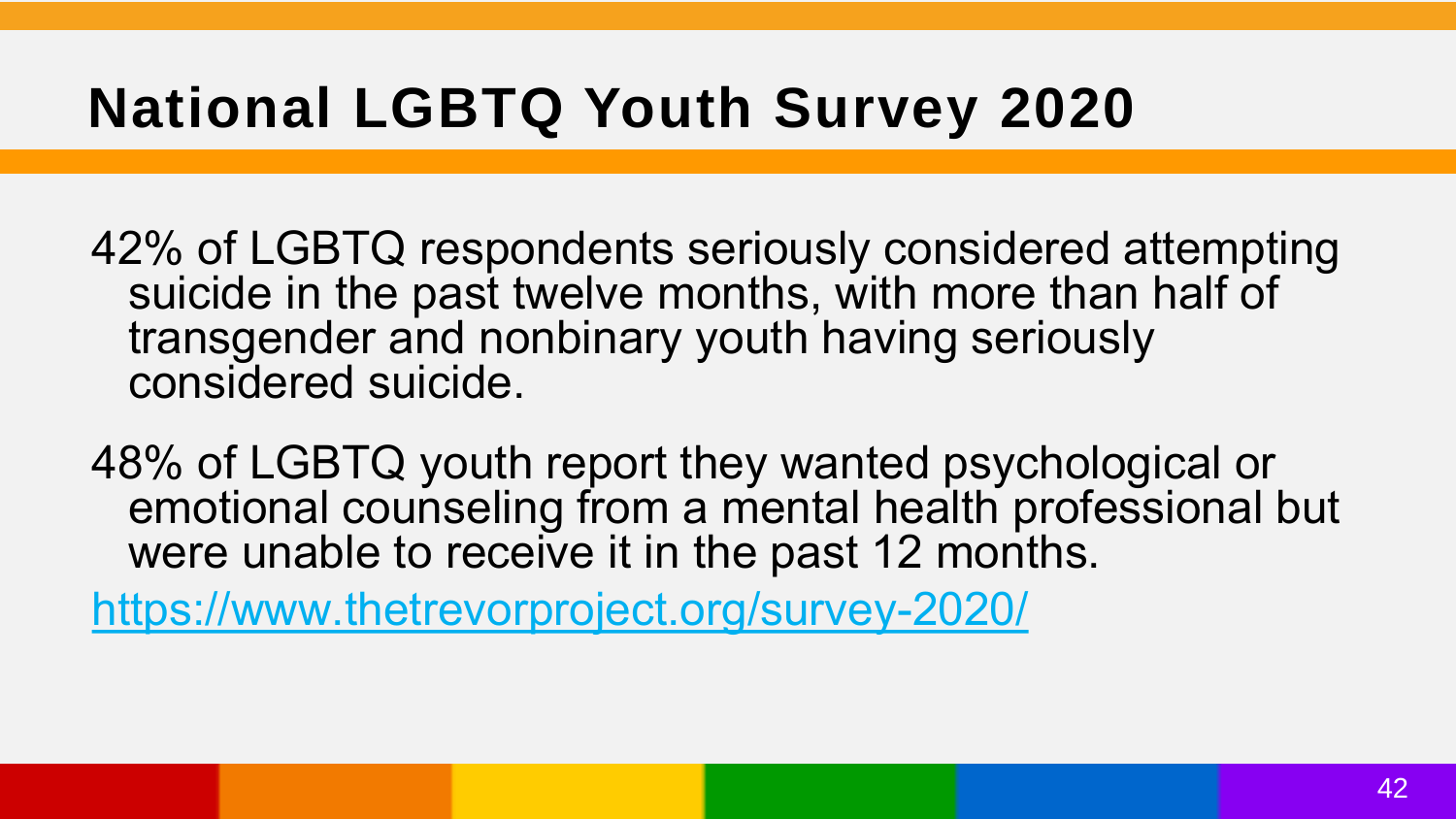## **How to be Supportive**

- If you don't know, or aren't sure:
	- Listen, then ask
	- It is best to ask someone how you can help
	- Do not assume sex/gender/orientation/pronouns based on presentation
	- If you make a mistake apologize, correct yourself, and move on
	- Effort is everything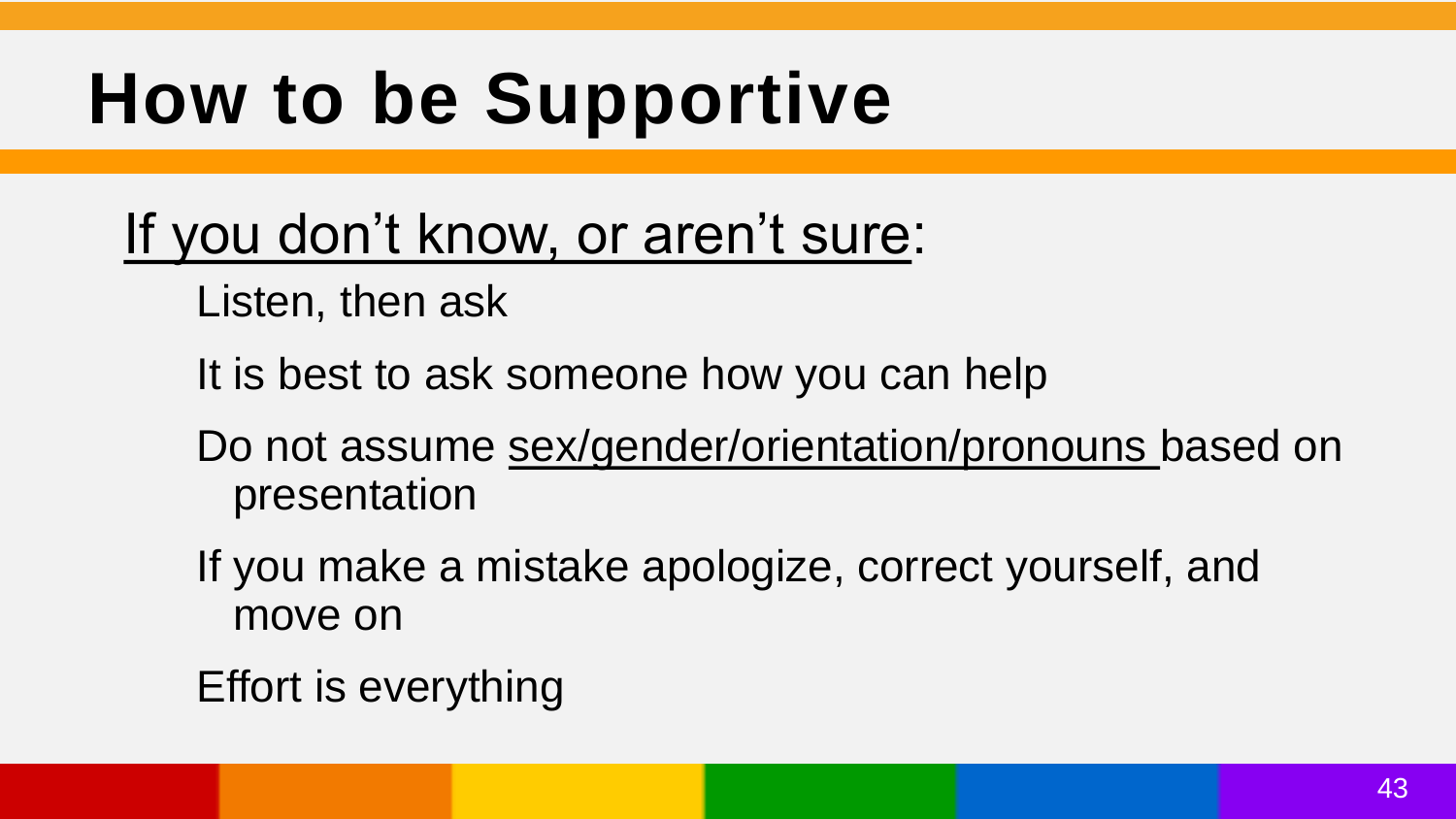#### **Things to Remember**

Everyone is different. Something that is preferable for one person may not be comfortable for another

Be respectful of those who are not like you

Seek permission before you ask questions! Some may not want to discuss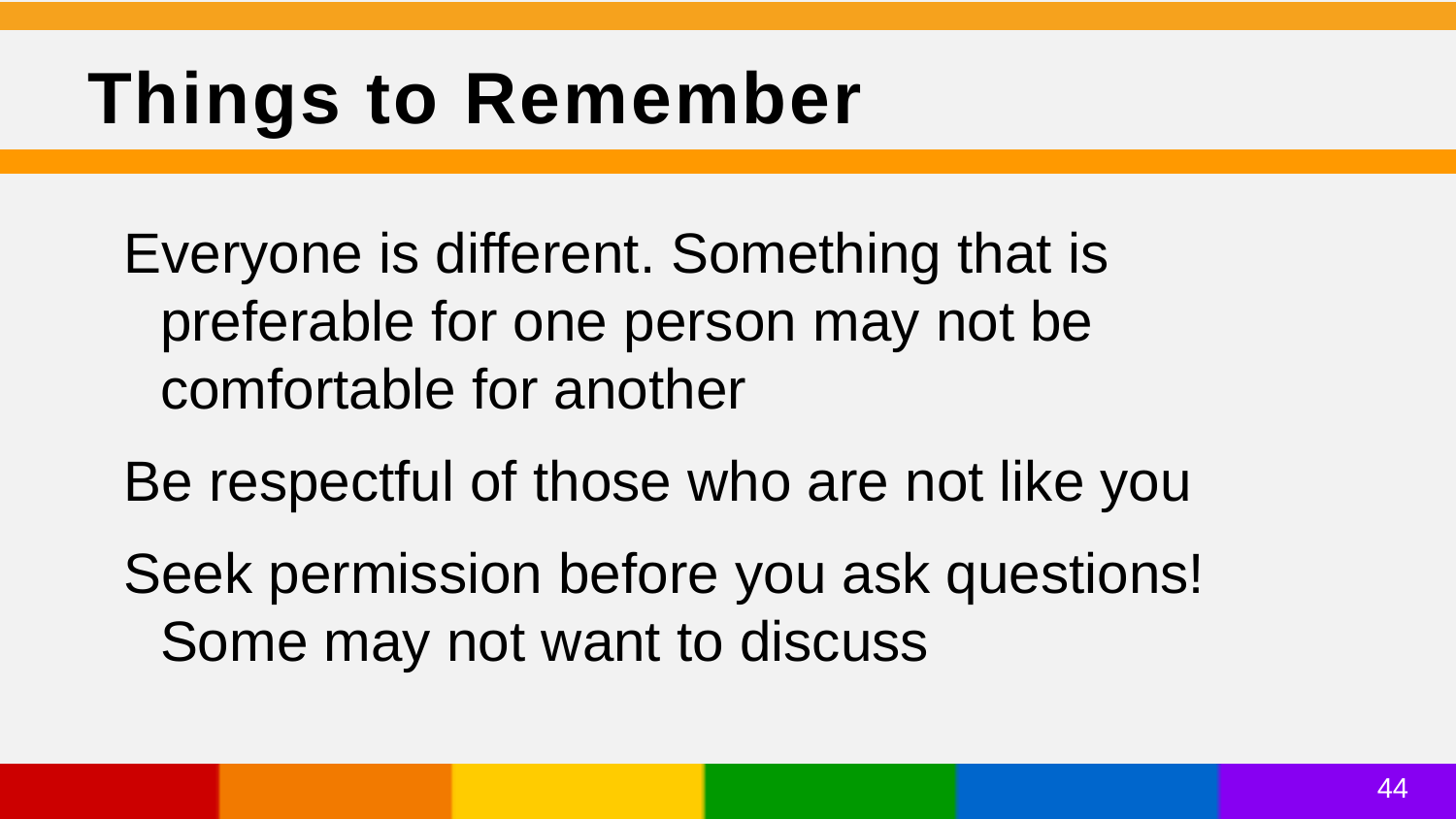## **Today's Panel**

- Claire Buckley (Moderator)
- Tamal Wright
- Kim Maurer
- Allison Murphy
- Mollie Murbach
- Pastor Casey Martinez-Tinnin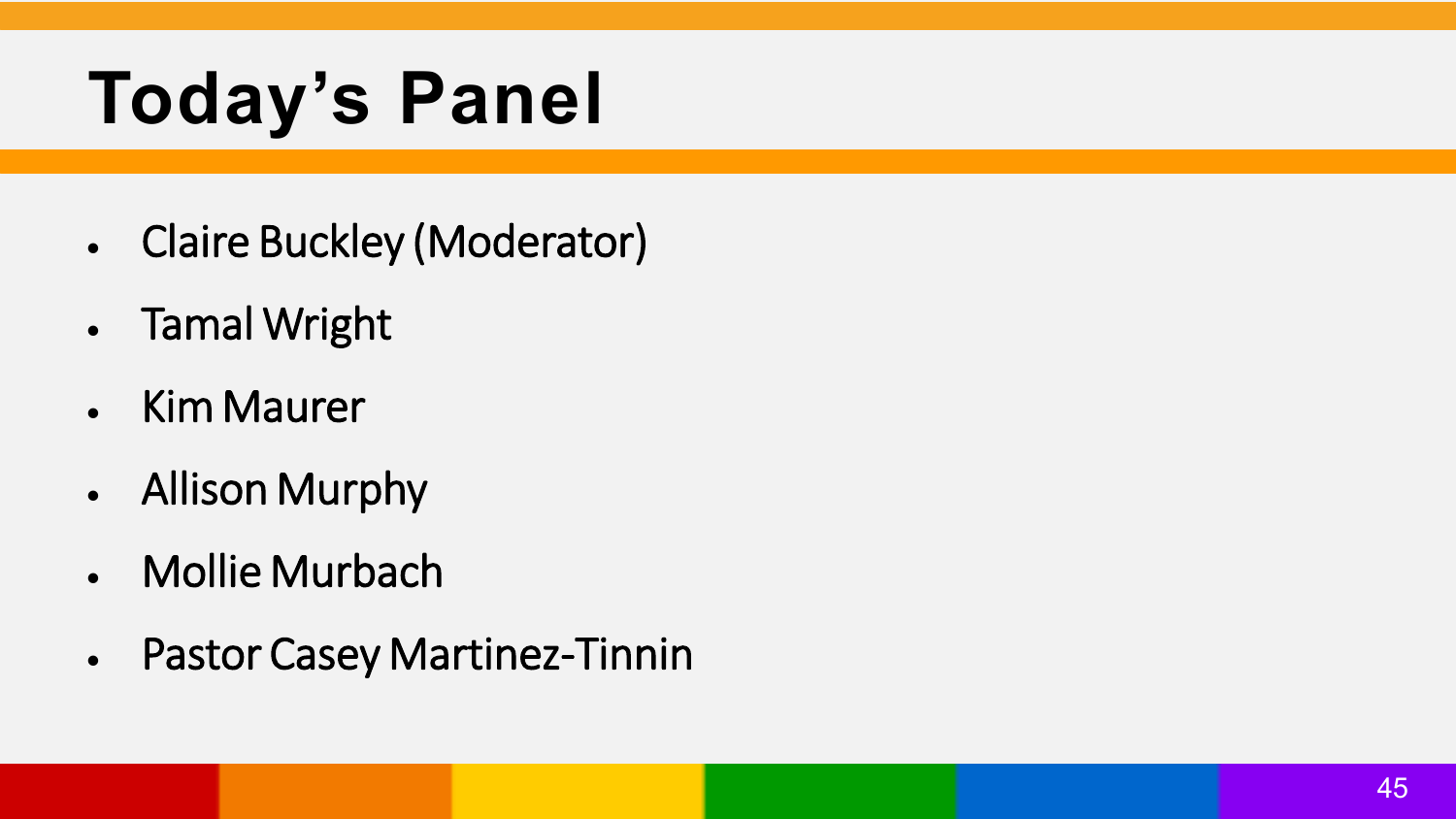#### **Questions?**

#### Select the Q&A icon on your toolbar to join the conversation!

We'll get to as many questions as possible. If we're unable to get to your question, we may follow -up with you after the session.

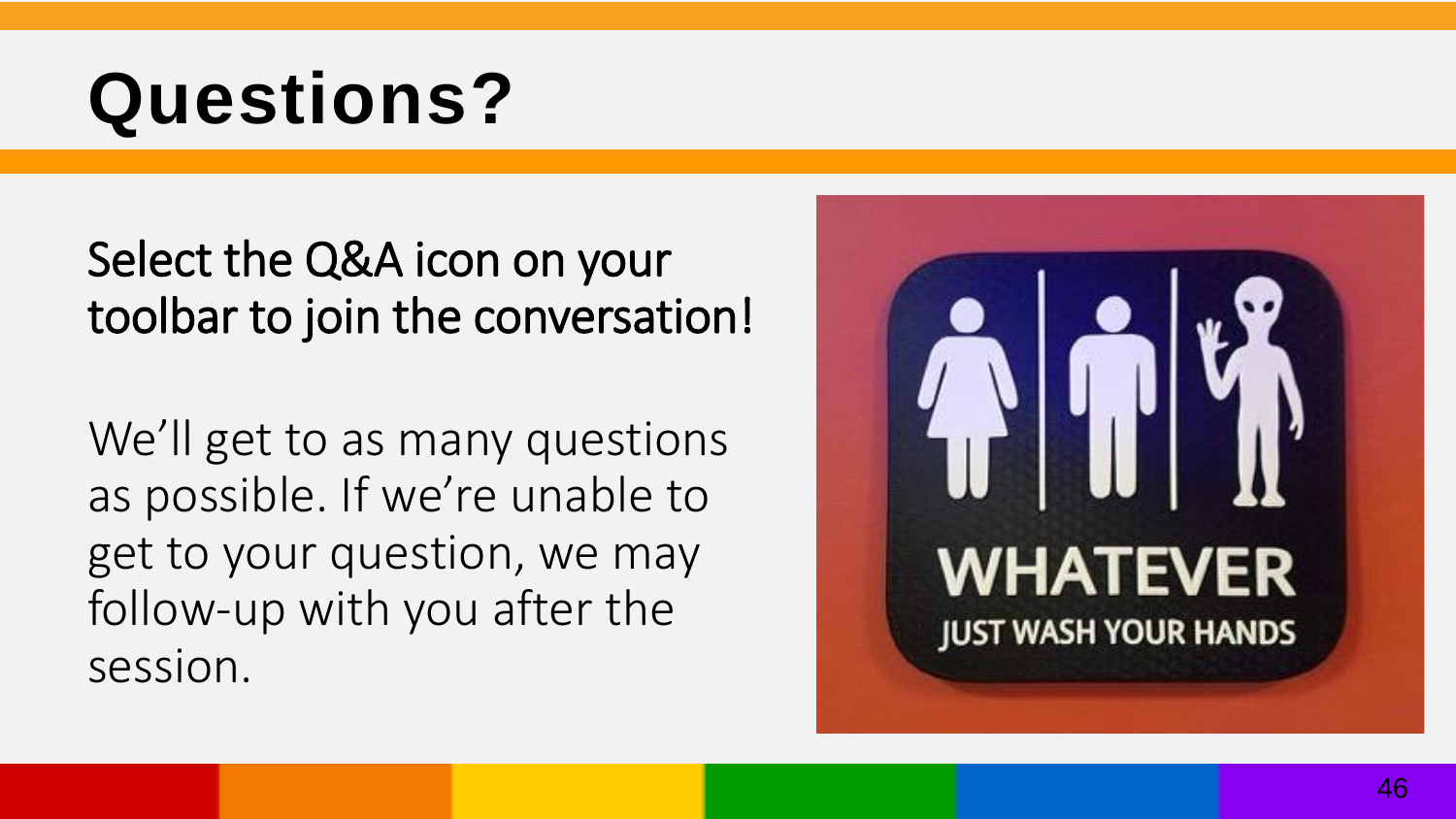#### **Break**

#### **We'll be back in 5 minutes!**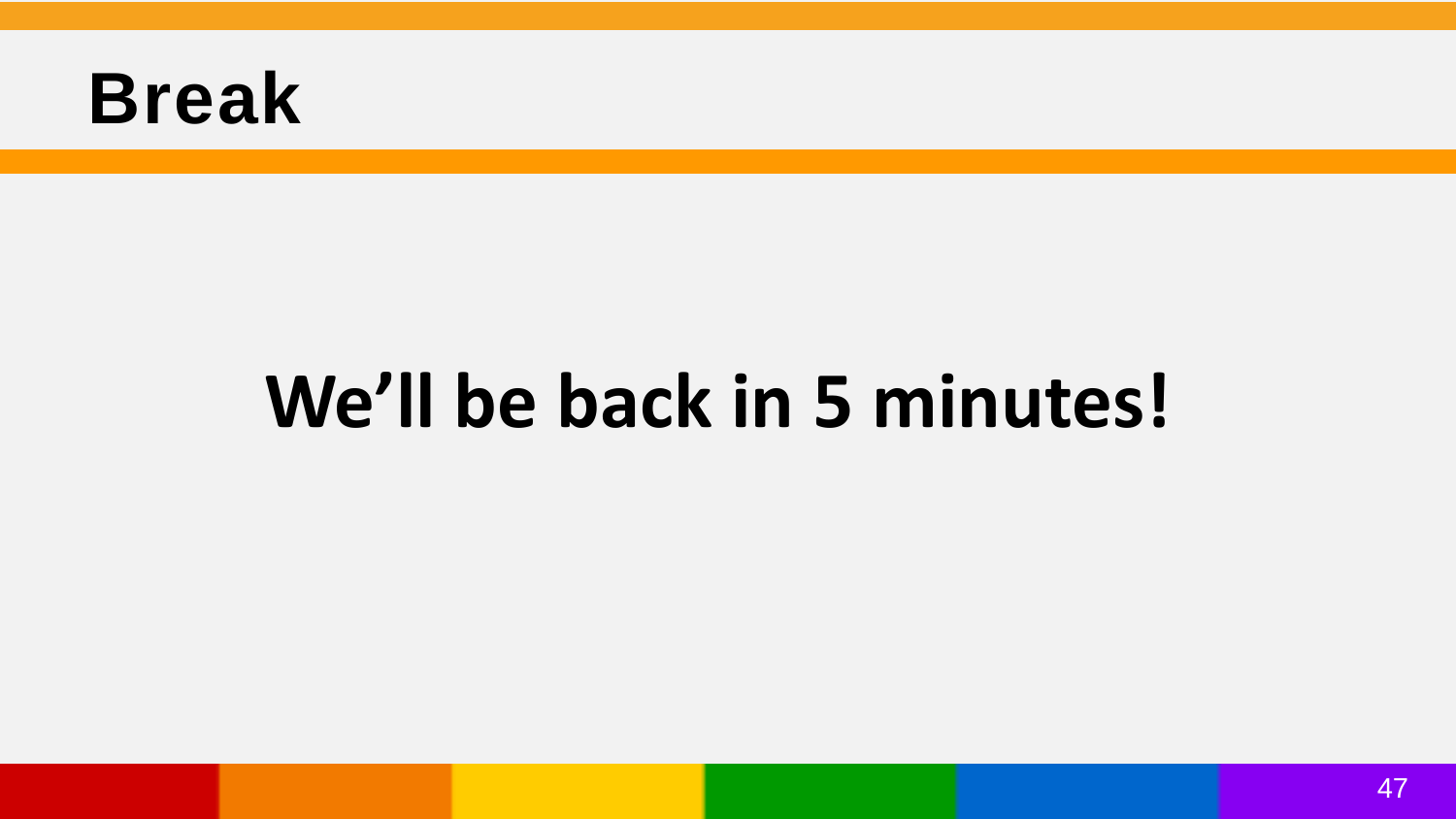#### **Additional Questions?**

Email Claire Buckley [claire2buckley@gmail.com](mailto:claire2buckley@gmail.com)